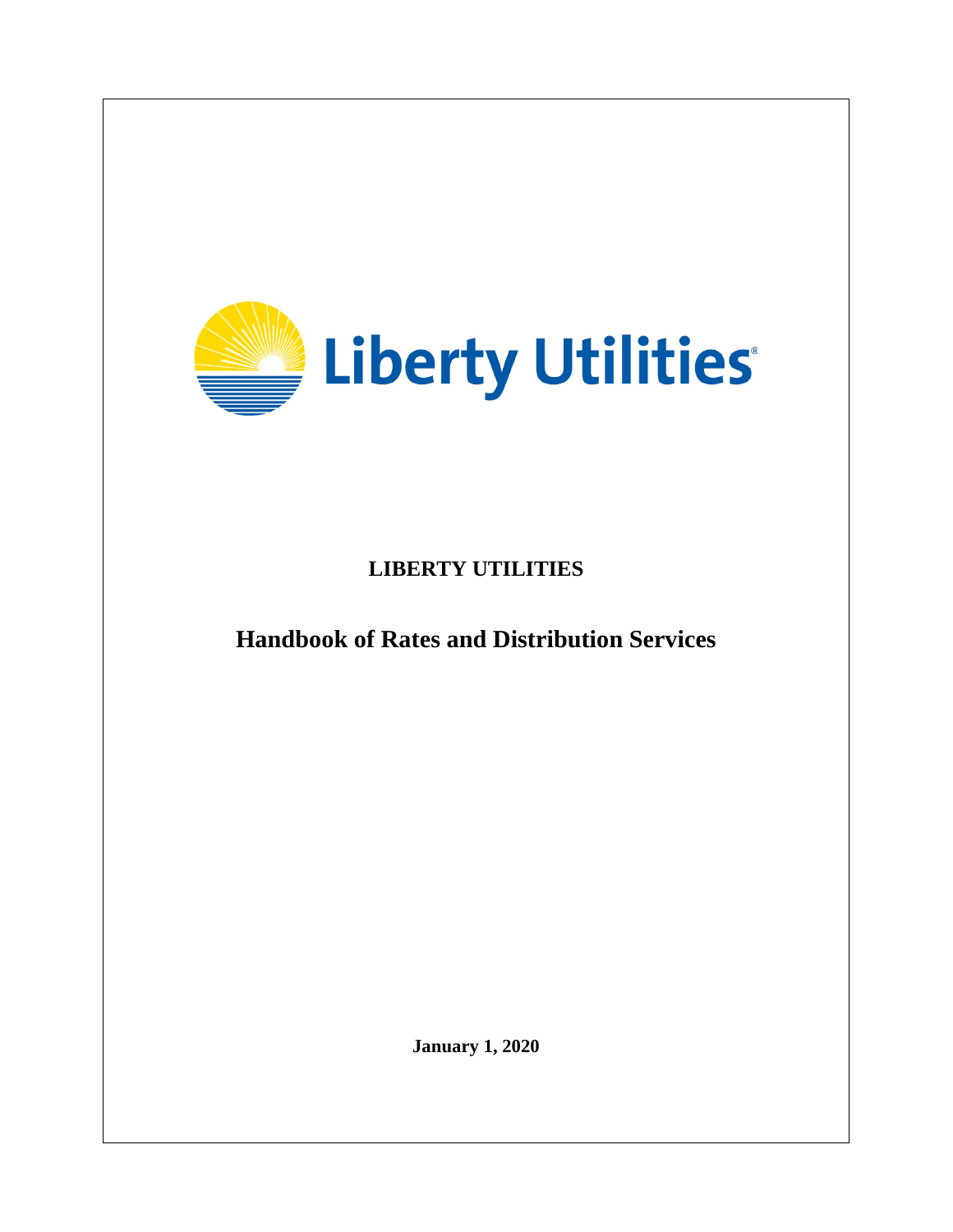# **Table of Contents**

| 1. |     | <b>INTRODUCTION</b>                                         | $\mathbf{1}$   |
|----|-----|-------------------------------------------------------------|----------------|
| 2. |     | <b>DEFINITIONS</b>                                          | $\overline{2}$ |
| 3. |     | <b>RATES AND SERVICES</b>                                   | 6              |
|    | 3.1 | <b>General Franchise Services</b>                           | 6              |
|    | 3.2 | Applicability                                               | 6              |
|    | 3.3 | <b>Rate Classes</b>                                         | 6              |
|    |     | 3.4 Rate Classification                                     | 8              |
| 4. |     | APPLICATION FOR NATURAL GAS DISTRIBUTION SERVICE            | 9              |
|    | 4.1 | Provision of Service                                        | 9              |
|    |     | 4.2 Refusal of Services                                     | 12             |
| 5. |     | <b>CERTAIN TERMS AND CONDITIONS OF DISTRIBUTION SERVICE</b> | 14             |
|    | 5.1 | <b>Obligations of Liberty Utilities</b>                     | 14             |
|    | 5.2 | <b>Obligations of Customer</b>                              | 16             |
|    |     | <b>6. BILLINGS AND PAYMENTS</b>                             | 20             |
|    | 6.1 | <b>Billing Cycle</b>                                        | 20             |
|    | 6.2 | <b>Billing Options</b>                                      | 20             |
|    | 6.3 | Minimum Billing                                             | 21             |
|    | 6.4 | Payment Terms and Conditions                                | 21             |
|    | 6.5 | Term of Arrangement                                         | 21             |
|    | 6.6 | Metering Procedure                                          | 22             |
|    | 6.7 | Rates in Agreements                                         | 22             |
|    | 6.8 | <b>Limitation of Liability</b>                              | 22             |
|    | 6.9 | <b>Deferred Payment</b>                                     | 22             |
|    |     | 6.10 Billing Dispute Resolution Process                     | 22             |
|    |     | 6.11 Customer Complaints                                    | 22             |
|    |     | 7. GAS MARKETER OPERATION - TERMS AND CONDITIONS            | 24             |
|    |     | 7.1 Nominations                                             | 24             |
|    |     | 7.2 Operational Flow Orders                                 | 24             |
|    |     | 7.3 Load Balancing and Imbalances                           | 25             |
|    |     | <b>APPENDIX A - RATE SCHEDULES</b>                          |                |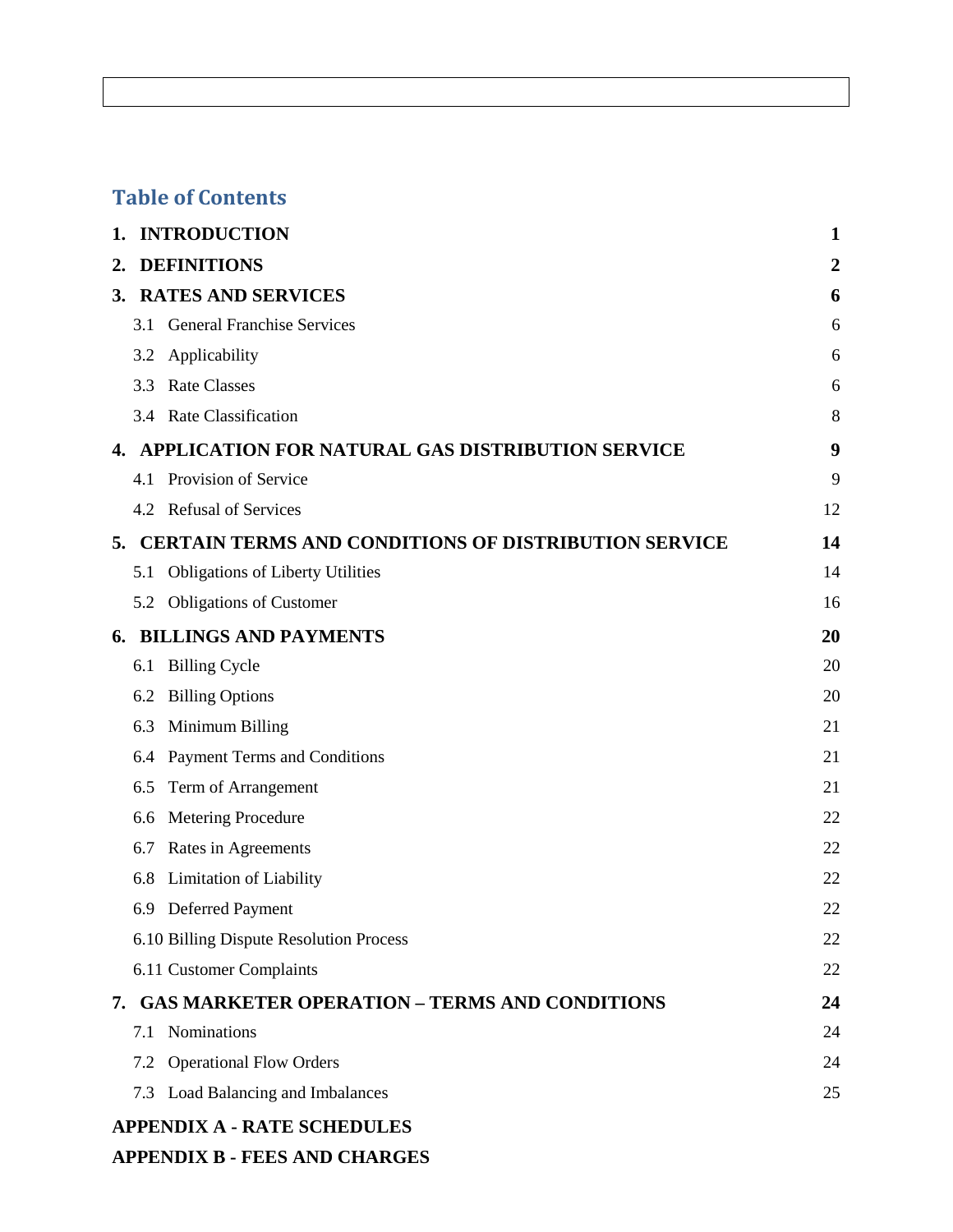# <span id="page-2-0"></span>**1. Introduction**

Liberty Utilities (Gas New Brunswick) LP as represented by its general partner Liberty Utilities (Gas New Brunswick) Corp. ("Liberty Utilities") is the holder of the General Franchise to distribute natural gas and provide Customer Services in the Province of New Brunswick. The purpose of this Rate Handbook is to define the various natural gas distribution rate classes and the associated rates and the scope and application of certain policies relating to the operation of Liberty Utilities' Distribution System in the Province of New Brunswick.

In accordance with the *Gas Distribution Act, 1999*, Liberty Utilities is required to file with the Board schedules showing all rates and tariffs that the Board has approved for the Distribution Services that Liberty Utilities offers in the Province. These rates and tariffs are set out in this document and are also available on Liberty Utilities' website: libertyutilities.com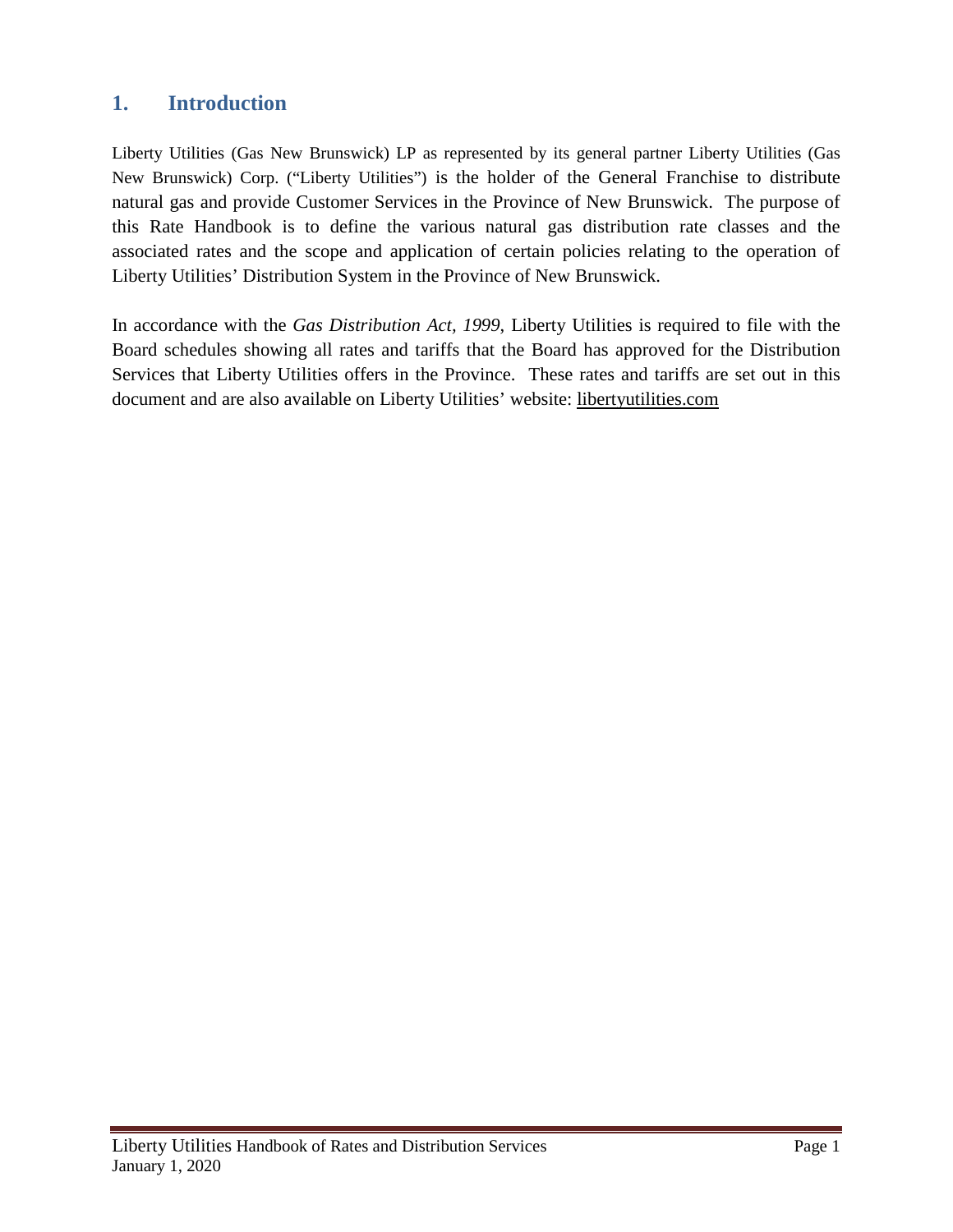# <span id="page-3-0"></span>**2. Definitions**

In this Rate Handbook, the following terms have the meanings set out below:

**Annual Minimum Volume:** The annual minimum volume agreed to by the Applicant, an Applicant's Gas Marketer or a Gas Marketer acting on behalf of an Applicant under its Rate Schedule or Distribution Service Agreement.

**Applicant:** The Person who makes application to Liberty Utilities for one or more of the services of Liberty Utilities and such term includes any Person receiving one or more of the services of Liberty Utilities.

**APT:** Atlantic Prevailing Time.

**Billing Month:** A period of approximately 30 days following which Liberty Utilities renders a bill to an Applicant, an Applicant's Gas Marketer or a Gas Marketer acting on behalf of an Applicant.

**Board:** New Brunswick Energy and Utilities Board constituted pursuant to the *Energy and Utilities Board Act* (New Brunswick).

**City Gate Station:** The point or measuring station at which Liberty Utilities receives natural gas from a high pressure pipeline or a Local Gas Producer and at which natural gas is metered, reduced in pressure and prepared for distribution to Customers.

**Contract Demand:** A contractually specified daily volume of natural gas applicable to service under a particular Rate Schedule which is the maximum volume of natural gas Liberty Utilities is required to deliver to a Customer at its Terminal Location on a daily basis under a Distribution Service Agreement.

**Contract Demand Charge:** A fixed monthly charge set forth in a Rate Schedule which is applied to the Contract Demand specified in a Distribution Service Agreement. It represents the charges for reserved capacity in the Distribution System.

**Curtailment:** An interruption in a Customer's natural gas delivery at a Terminal Location resulting from compliance with a request or an order by Liberty Utilities, an Applicant's Gas Marketer or a Gas Marketer acting on behalf of an Applicant to discontinue or curtail the use of natural gas.

**Customer:** Any Person, other than a Gas Distributor, who uses or consumes natural gas from the Distribution System within New Brunswick for residential, institutional, commercial, industrial, manufacturing or marketing purposes or any similar purpose.

**Customer Charge:** A monthly fixed charge for the connection to the Distribution System and is not related to the volume of natural gas actually consumed.

**Customer Service:** A service that is not a natural monopoly and includes services such as appliance service, meter reading, billing, collections, call centre, load balancing, peaking service, supplier of last resort service, storage and arranging for pipeline capacity on a Transmission Line or a pipeline regulated by the United States Federal Energy Regulatory Commission.

**Daily Demand:** The volume of natural gas taken on a day at a Terminal Location. The volume is measured by daily metering equipment, or where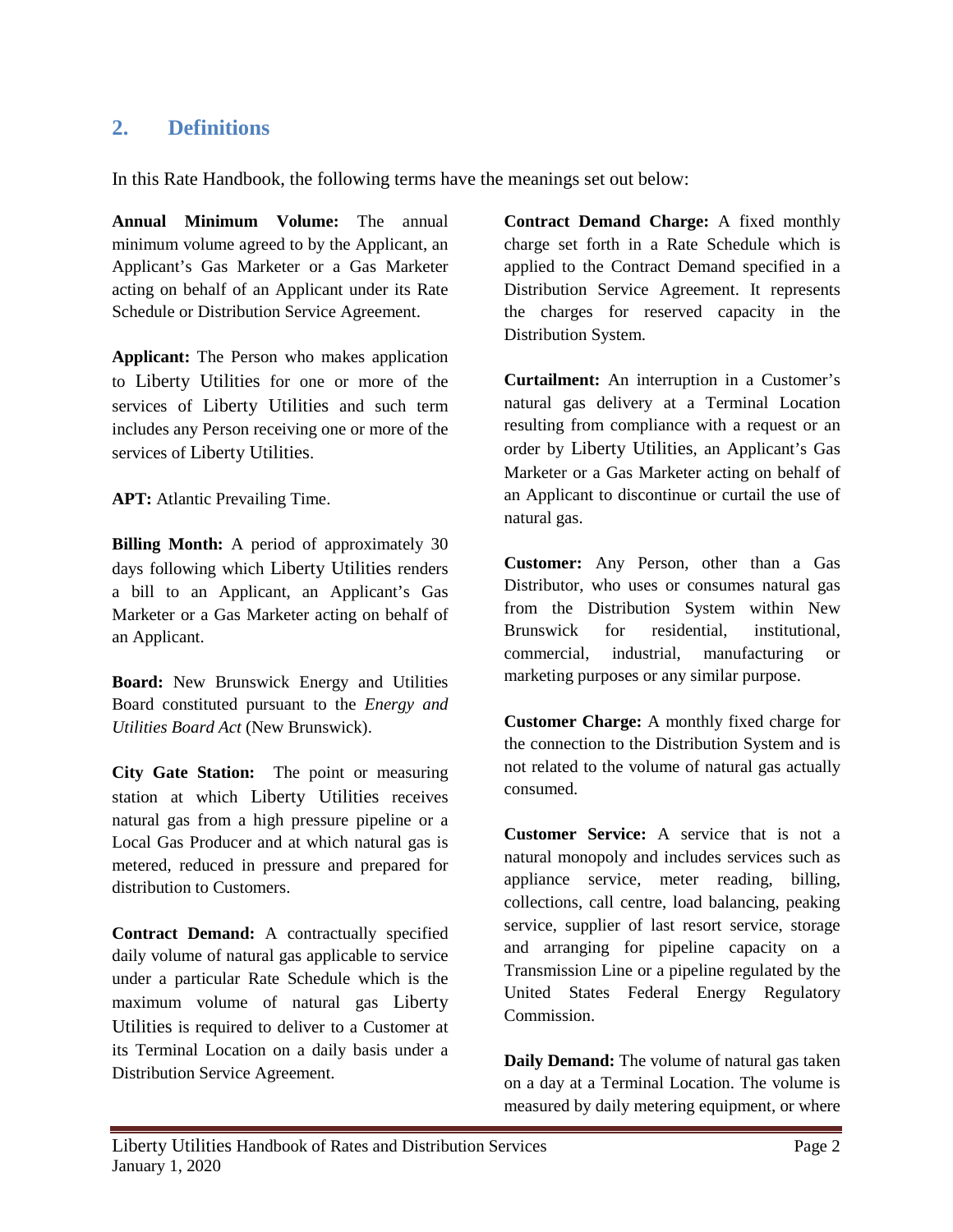Liberty Utilities does not own and maintain daily metering equipment at a Terminal Location, the volume of natural gas taken within a billing period divided by the number of days in that billing period.

**Delivery Charge:** A charge per unit volume of natural gas actually delivered by Liberty Utilities and taken by the customer.

**distribute/distribution:** To transmit, transport, move or conduct natural gas by means of a Distribution System.

**Distribution Service:** The Distribution of natural gas for an Applicant, an Applicant's Gas Marketer or a Gas Marketer acting on behalf of an Applicant from the Point of Acceptance to the Terminal Location.

**Distribution Service Agreement:** An agreement between Liberty Utilities and the Applicant, an Applicant's Gas Marketer or a Gas Marketer acting on behalf of an Applicant which describes the responsibilities of each party in respect to the arrangements for Liberty Utilities to provide Distribution Service to one or more Terminal Locations.

**Distribution System:** All or part of a pipeline, up to and including the meter, which is used to Distribute natural gas to a building where it is used by a Customer.

**Electronic Bulletin Board (EBB):** An interactive system used by Gas Marketers to submit and track nominations.

**Franchise Area:** The area of the Province in which Liberty Utilities has been granted the right to distribute natural gas and offer Customer Services to Customers.

**Gas Day:** A period of 24 consecutive hours, beginning and ending at 11:00 a.m. APT; any date referred to in the Distribution Service Agreement refers to a day commencing at 11:00 a.m. APT on such date.

*Gas Distribution Act, 1999***:** The New Brunswick legislation that provides the framework for and rules under which natural gas can be distributed in the Province of New Brunswick. As set forth in the Statutes of New Brunswick, 1999, c. G-2.11, as amended.

**Gas Distributor:** A Person owning, operating, managing or controlling a Distribution System and who has been granted a General Franchise or a Local Gas Producer Franchise under the *Gas Distribution Act, 1999* to distribute natural gas to Customers in the Province and includes a Person to whom the rights and obligations under a franchise agreement have been assigned. For the purposes of this Rate Handbook, Gas Distributor shall mean Liberty Utilities.

**Gas Marketer:** A Person who holds a certificate issued by the Board pursuant to Section 61 of the *Gas Distribution Act, 1999*.

**Gas Transportation Services User (GTS user):** A Person that purchases natural gas transportation services from M&NP or a M&NP Customer, for services on the transmission pipeline upstream of the Distribution System.

**General Franchise:** A franchise to distribute natural gas and provide Customer Services in the entire Province, subject to Single End Use Franchises, Liquefied Natural Gas Franchises and Local Gas Producer Franchises under the *Gas Distribution Act, 1999* and subject to any order of the Board made under subsection 9(2) of the *Gas Distribution Act, 1999*.

**Gigajoule (GJ):** See Joule.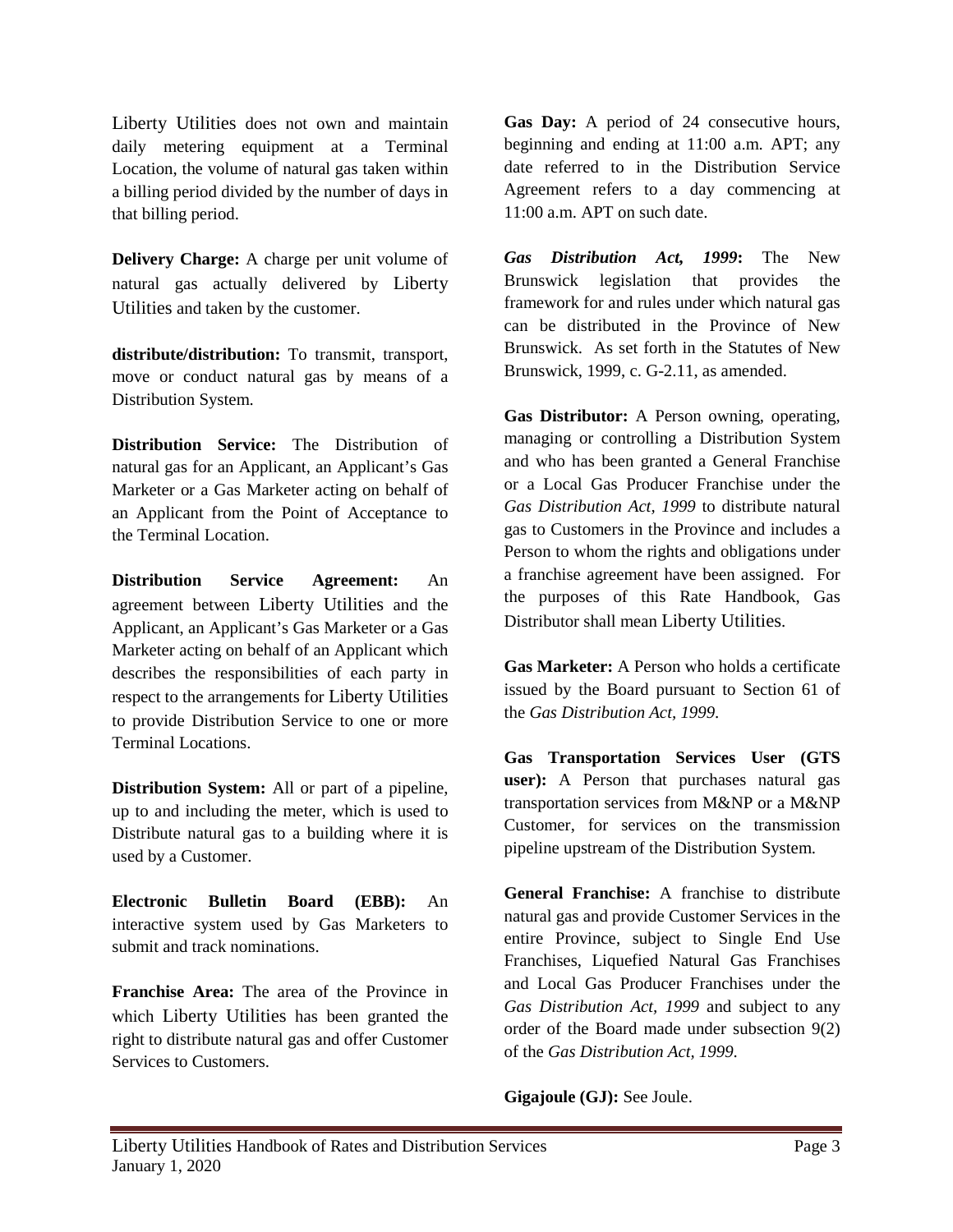**Gigajoule Conversion Factor (GCF)**: The conversion factor used to convert the volume of natural gas measured at the Terminal Location to Gigajoules. The GCF is based on the average energy content of natural gas delivered by the Distribution System during the Billing Month and will be based on the average of daily energy contents of natural gas received by the Distribution System during the Billing Month.

**Joule (J):** The amount of work done when the point of application of a force of one newton is displaced a distance of one metre in the direction of the force. One gigajoule ("GJ") means 1,000,000,000 joules.

**Last Resort Supply Service:** Service available where a Gas Marketer fails to supply natural gas to a Customer on a timely basis and no other Gas Marketer is able or willing to do so.

**Line Item Billing Service**: Line item billing is an administrative function offered to Service Providers who utilize ABC or AB Billing services and can request a line item be added to the Customer bill.

**Liquefied Natural Gas Franchise:** A franchise granted for distribution of natural gas under subsection 6.1(1) of the *Gas Distribution Act, 1999*.

**Local Gas Producer:** A Person having the right to remove natural gas from a well in New Brunswick.

**Local Gas Producer Franchise:** A franchise granted under the *Gas Distribution Act, 1999* to a Local Gas Producer for an area that is less than the whole of the Province.

**Lost and Unaccounted For (LUF):** The amount of natural gas determined from time to time which is lost and unaccounted for in the Distribution System.

**M&NP:** Maritimes and Northeast Pipeline Management Ltd., as general partner for and on behalf of Maritimes & Northeast Pipeline Limited Partnership.

**natural gas:** any hydrocarbon or mixture of hydrocarbons that, at a temperature of 15 degrees Celsius and an absolute pressure of 101.325 kilopascals, is in a gaseous state.

**Nominate/Nomination:** The procedure of advising Liberty Utilities of the volume of natural gas which the Applicant, an Applicant's Gas Marketer or a Gas Marketer acting on behalf of an Applicant will be delivering on a daily basis to Liberty Utilities.

**nominations:** Statements by an Applicant, an Applicant's Gas Marketer or a Gas Marketer acting on behalf of an Applicant of the volume of natural gas they will deliver to Liberty Utilities in a day.

**Operational Flow Order (OFO):** An order by Liberty Utilities to any GTS user to increase or decrease the delivery of natural gas at the Point of Acceptance for a defined period of time.

**Overrun:** The amount of natural gas taken at a Terminal Location exceeding the Contract Demand.

**Person:** An individual, corporation, partnership, firm, joint venture, syndicate, association, trust, trustee or other form of entity or organization.

**pipeline:** Any pipe, system or arrangement of pipes wholly within the Province for distributing natural gas and all property and works of any kind used in connection therewith but does not include a Transmission Line.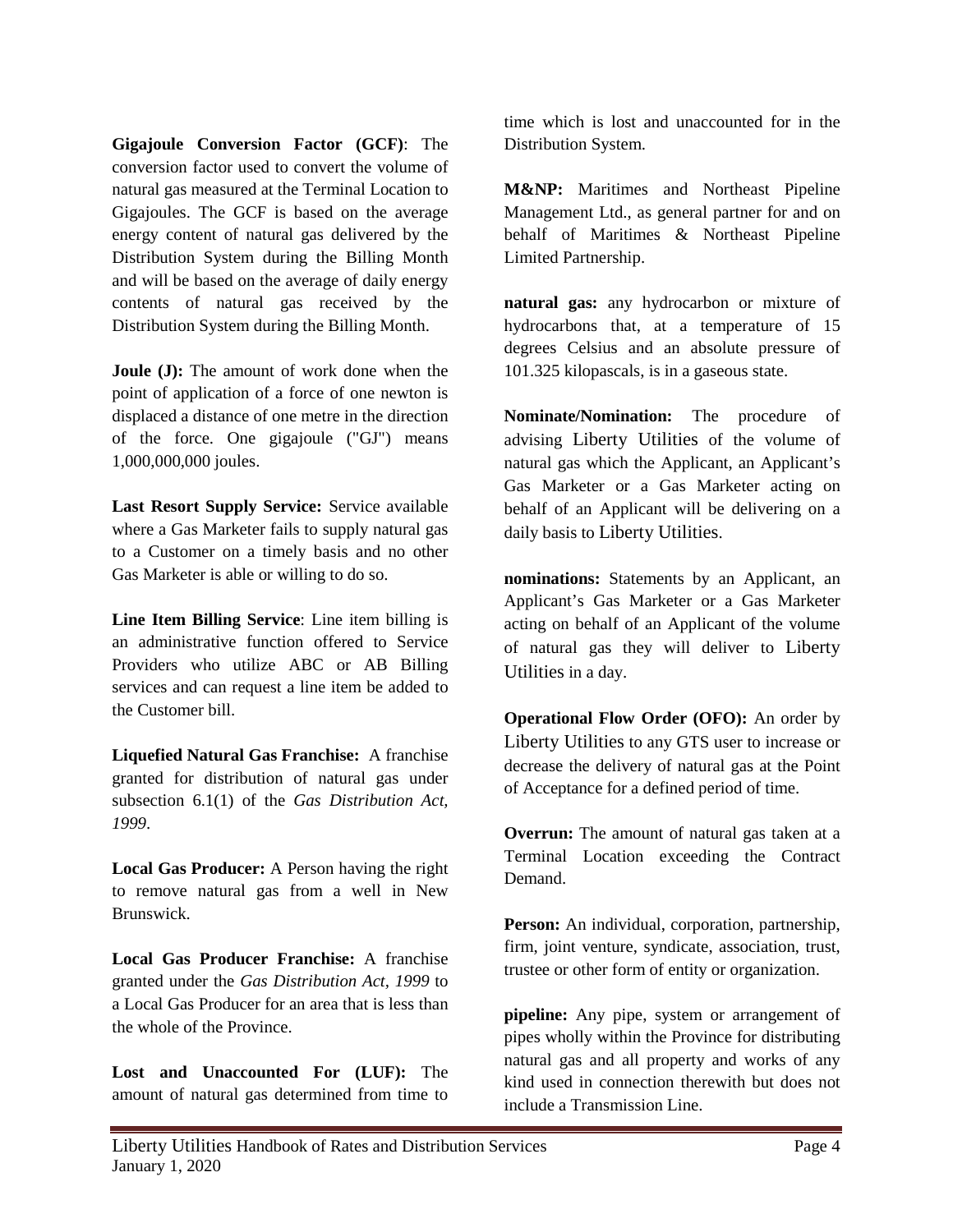**Point of Acceptance:** The point at which Liberty Utilities accepts delivery of a supply of natural gas for delivery to an Applicant, an Applicant's Gas Marketer or on behalf of a Gas Marketer acting for an Applicant. Such point will be at the interconnection of the facilities of M&NP or a Local Gas Producer and Liberty Utilities' Distribution System commonly referred to as a City Gate Station.

**Rate Handbook:** This Handbook of Rates and Distribution Services.

**Rate Schedule:** A lettered and/or numbered rate of Liberty Utilities which has been approved or fixed by the Board and in effect from time to time, as found in Appendix A.

**Recurring Charge:** A monthly charge for products and services delivered on a recurring basis by a Service Provider and are included on a Customer's bill each month.

**Service Provider:** A Gas Marketer or other market participant who provides products and services to Liberty Utilities' Customers. Such products and services appertain to the utilization of natural gas.

**Single End Use Franchise:** A franchise granted to a Single End User for one specific industrial facility owned and operated by the Single End User.

**Single End User:** A Person who receives natural gas directly from a Transmission Line for use at one specific industrial facility owned and operated by that Person.

**Terminal Location:** The facility which reflects the point at which the custody of natural gas is transferred from Liberty Utilities to the

Applicant or Customer; the outlet side of Liberty Utilities' metering facilities.

**Transmission Line:** A pipeline as defined in the *National Energy Board Act (Canada)*.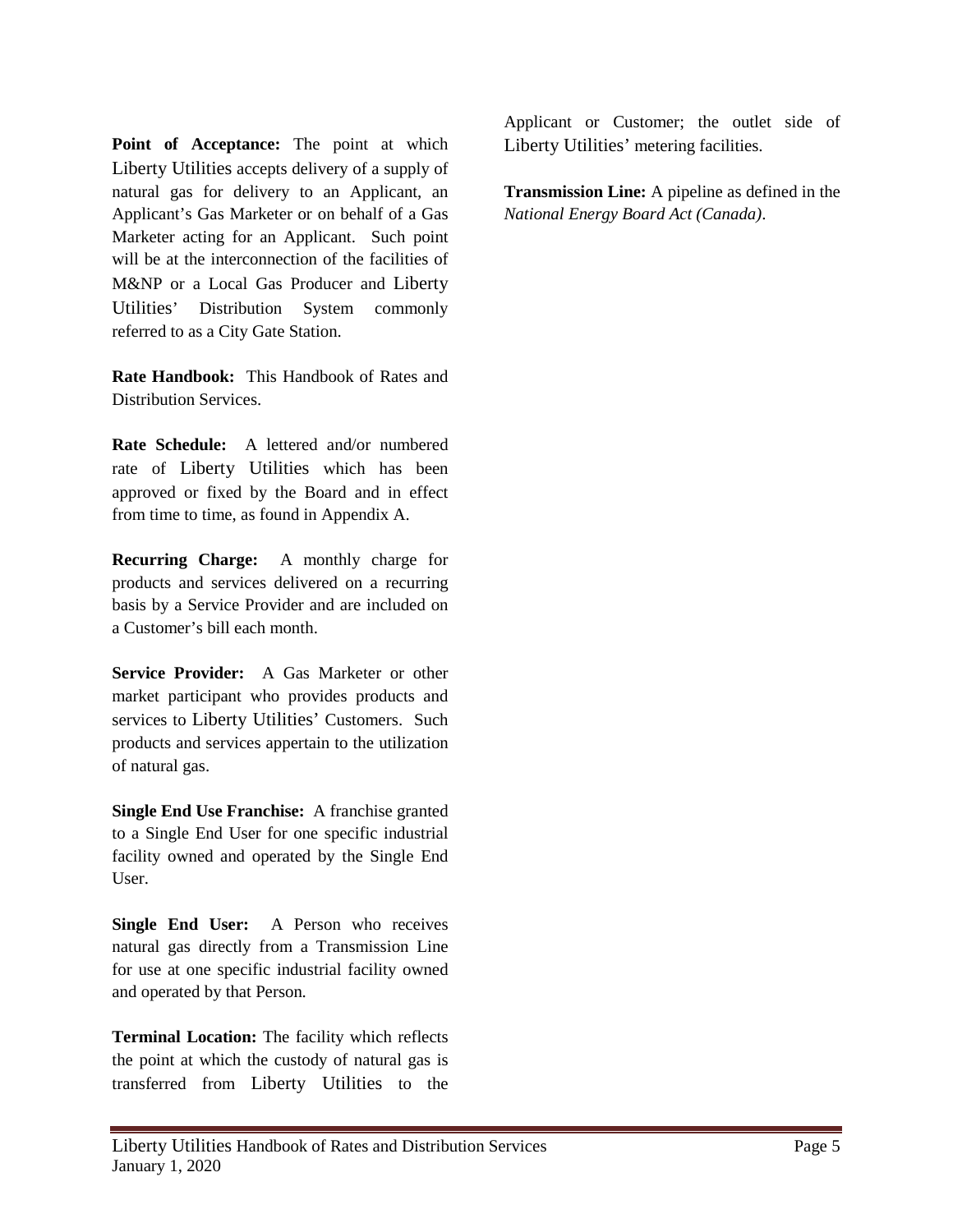# <span id="page-7-0"></span>**3. Rates and Services**

The purpose of this section is to provide a general description of rate classes offered by Liberty Utilities and the associated services. Such provisions are not definitive or comprehensive as to their subject matter.

# <span id="page-7-1"></span>**3.1 General Franchise Services**

Liberty Utilities provides Distribution Services within its Franchise Area. The natural gas to be delivered shall be owned by the Applicant, the Applicant's Gas Marketer, a Gas Marketer acting on behalf of an Applicant for service or Liberty Utilities.

# <span id="page-7-2"></span>**3.2 Applicability**

Unless otherwise stated in a Rate Schedule, Liberty Utilities' rates and services are available throughout the entire Franchise Area serviced by Liberty Utilities. Distribution Service will be provided subject to Liberty Utilities having the capacity in its Distribution System to provide the Distribution Service requested.

# <span id="page-7-3"></span>**3.3 Rate Classes**

Liberty Utilities' Distribution Services are provided under the following rate classes:

# 3.3.1. Small General Service (SGS)

Small General Service (SGS) Rate is applied to any Applicant using Liberty Utilities' Distribution System to have a supply of natural gas delivered to a single Terminal Location served through one meter. Service under this Rate Schedule is limited to the following:

- Dwellings: a private suite of rooms used for living purposes in which the occupants have access to all rooms
- Dwelling out buildings
- Individually metered, self-contained dwelling units within an apartment building.

# 3.3.2. Mid-General Service (MGS)

Mid-General Service Rate is applied to any Applicant using Liberty Utilities Distribution System to have a supply of natural gas delivered to a single Terminal Location served through one meter. Service under this Rate Schedule is limited to non-SGS eligible Applicants with consumption less than 250 GJs per Billing Month.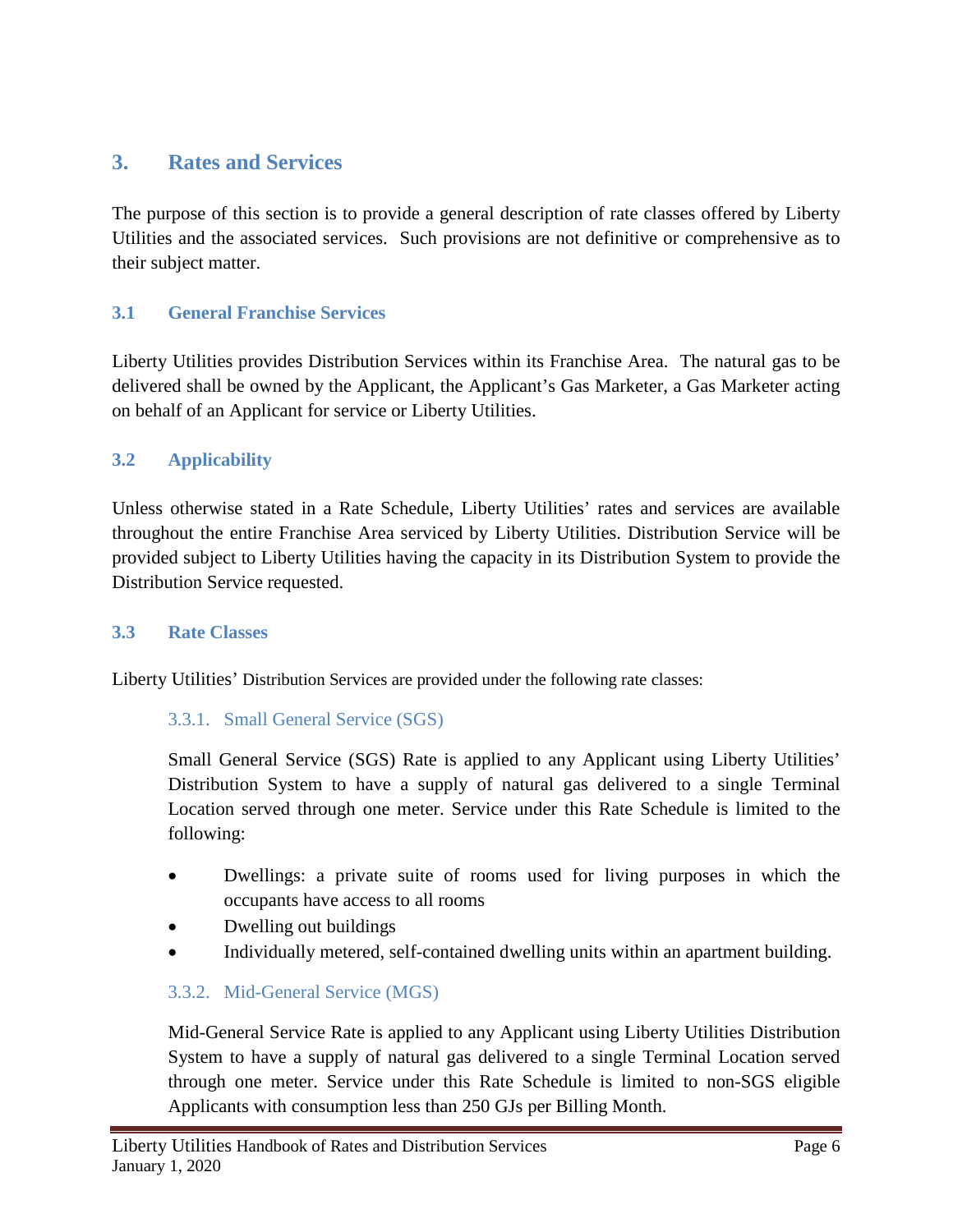#### 3.3.3. Large General Service (LGS)

Large General Service Rate is applied to any Applicant using Liberty Utilities' Distribution System to have a supply of natural gas delivered to a single Terminal Location served through one meter. Service under this Rate Schedule is limited to Applicants with a maximum consumption of at least 250 GJs per Billing Month.

# 3.3.4. Contract General Service (CGS)

Contract General Service Rate is applied to any Applicant using Liberty Utilities Distribution System to have a supply of natural gas delivered to a single Terminal Location served through one meter. Service under this Rate Schedule is limited to Applicants with a maximum consumption of at least 1,000 GJs per Billing Month and less than 10,000 GJs per Billing Month who enter into a Distribution Service Agreement with Liberty Utilities for a Contract Demand of no less than 36 GJs per day.

#### 3.3.5. Industrial Contract General Service (ICGS)

Industrial Contract General Service Rate is applied to any Applicant using Liberty Utilities' Distribution System to have a supply of natural gas delivered to a single Terminal Location served through one meter. Service under this Rate Schedule is limited to Applicants with a maximum consumption of at least 10,000 GJs per Billing Month who enter into a Distribution Service Agreement with Liberty Utilities for a Contract Demand of not less than 360 GJs per day.

#### 3.3.6. Off-Peak Service (OPS)

Off-Peak Service Rate is applied to any Applicant using Liberty Utilities' Distribution System to have a supply of natural gas delivered to a single Terminal Location served through one meter for the months of April through November.

# 3.3.7. Last Resort Supply Service

Last Resort Supply Service is applied to any Applicant using Liberty Utilities' Distribution System to have a supply of natural gas delivered to a single Terminal Location served through one meter where a Gas Marketer fails to supply natural gas to the Applicant on a timely basis and no other Gas Marketer is able or willing to do so.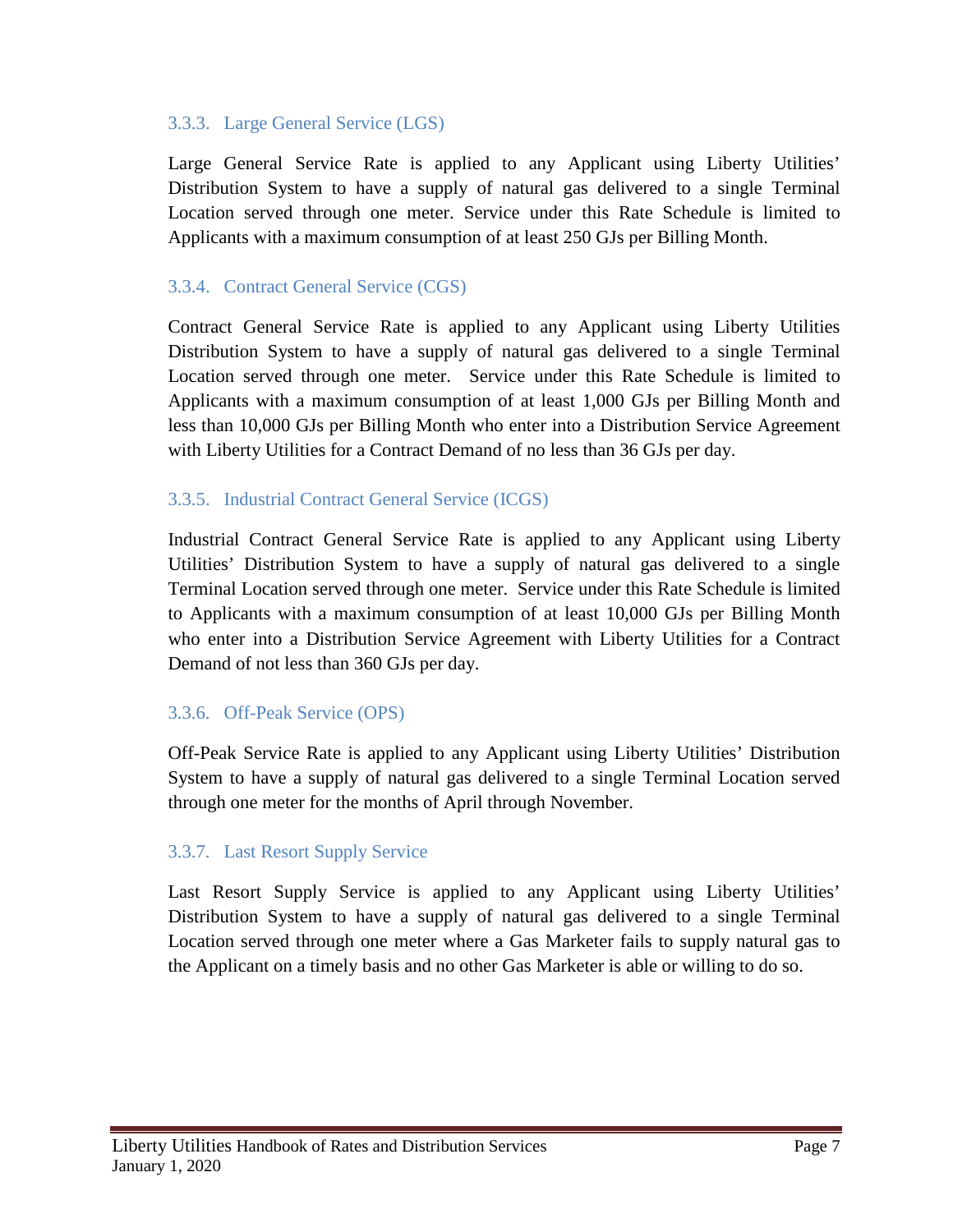# <span id="page-9-0"></span>**3.4 Rate Classification**

#### 3.4.1 Initial Determination

Liberty Utilities will initially determine the rate class which best fits the Customer's consumption pattern.

#### 3.4.2 Request for Change in Rate Class

A Customer requesting a change to the rate class to which it has been assigned must submit a letter in writing to Liberty Utilities outlining the rationale for the request. The request will be reviewed by Liberty Utilities' Customer Care Manager and a written decision as to that Customer's rate class will be provided to the Customer within 30 days of receiving the request.

# 3.4.3 Customer Rate Class Reclassification

Liberty Utilities reserves the right to review Customer accounts and make changes to the rate class to which a Customer has been assigned. Rate class reclassification can occur under the following conditions:

Customer accounts will be reviewed annually, to ensure the Customer's monthly consumption continues to correspond to the rate class to which the Customer has been assigned. Any changes to the rate class to which the Customer has been assigned will occur in the month following the annual review.

Notification of a rate class reclassification will be provided on a timely basis in writing to the Customer.

# 3.4.4 Applicable Rate

A Customer will be charged the Board approved rate for the rate class outlined in the Rate Schedule in Appendix A to which that Customer is assigned from time to time.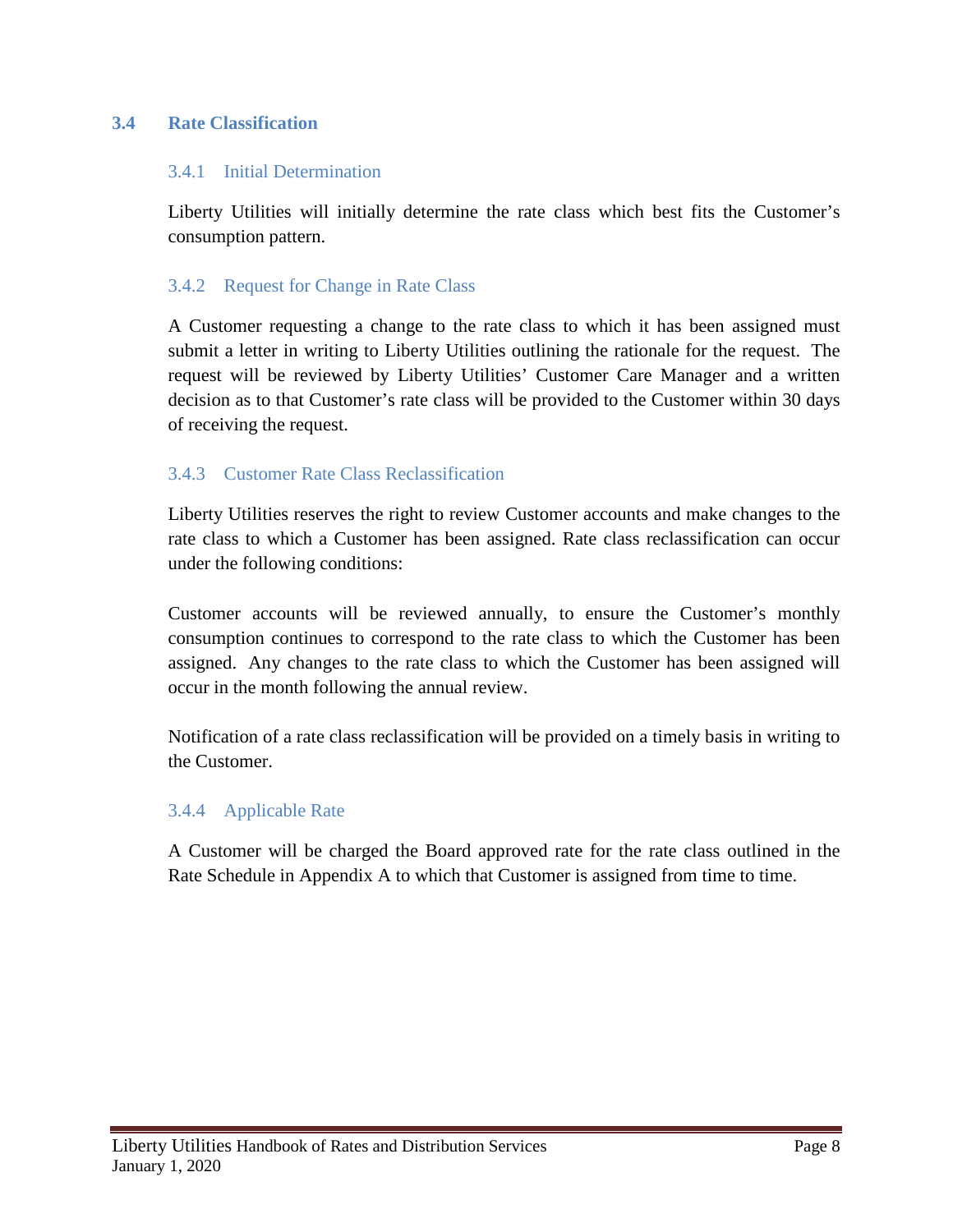# <span id="page-10-0"></span>**4. Application for Natural Gas Distribution Service**

# <span id="page-10-1"></span>**4.1 Provision of Service**

An application for Distribution Service will require the completion of Liberty Utilities' Application for Natural Gas Service form and may be initiated by mail, telephone, email or in person at any of Liberty Utilities' offices at the following locations:

| Fredericton: | 440 Wilsey Road<br>Fredericton NB<br>E3B 7G5     |
|--------------|--------------------------------------------------|
| Saint John:  | 691 Somerset Street<br>Saint John, NB<br>E2K 2Y6 |
| Moncton:     | 84 Driscoll Crescent<br>Moncton, NB<br>E1E 3R8   |

Telephone: 1-800-994-2762

Email: info@naturalgasnb.com

An Applicant, an Applicant's Gas Marketer or a Gas Marketer acting on behalf of an Applicant, at the time of applying for Distribution Service, must elect, for the term of any Distribution Service Agreement, to deliver its own natural gas requirements to Liberty Utilities at the Point of Acceptance. Each Customer is responsible for the selection of its Gas Marketer. Liberty Utilities shall deliver natural gas to a Terminal Location as required by the Applicant, subject to the terms and conditions contained in this Rate Handbook and the applicable Rate Schedule and Distribution Service Agreement.

The Applicant must be the owner or tenant of the premises or facility for which service is requested and will be required to provide proof of identification.

The signed original Application for Natural Gas Service will remain on file at Liberty Utilities' head office located at 440 Wilsey Road, Fredericton, NB.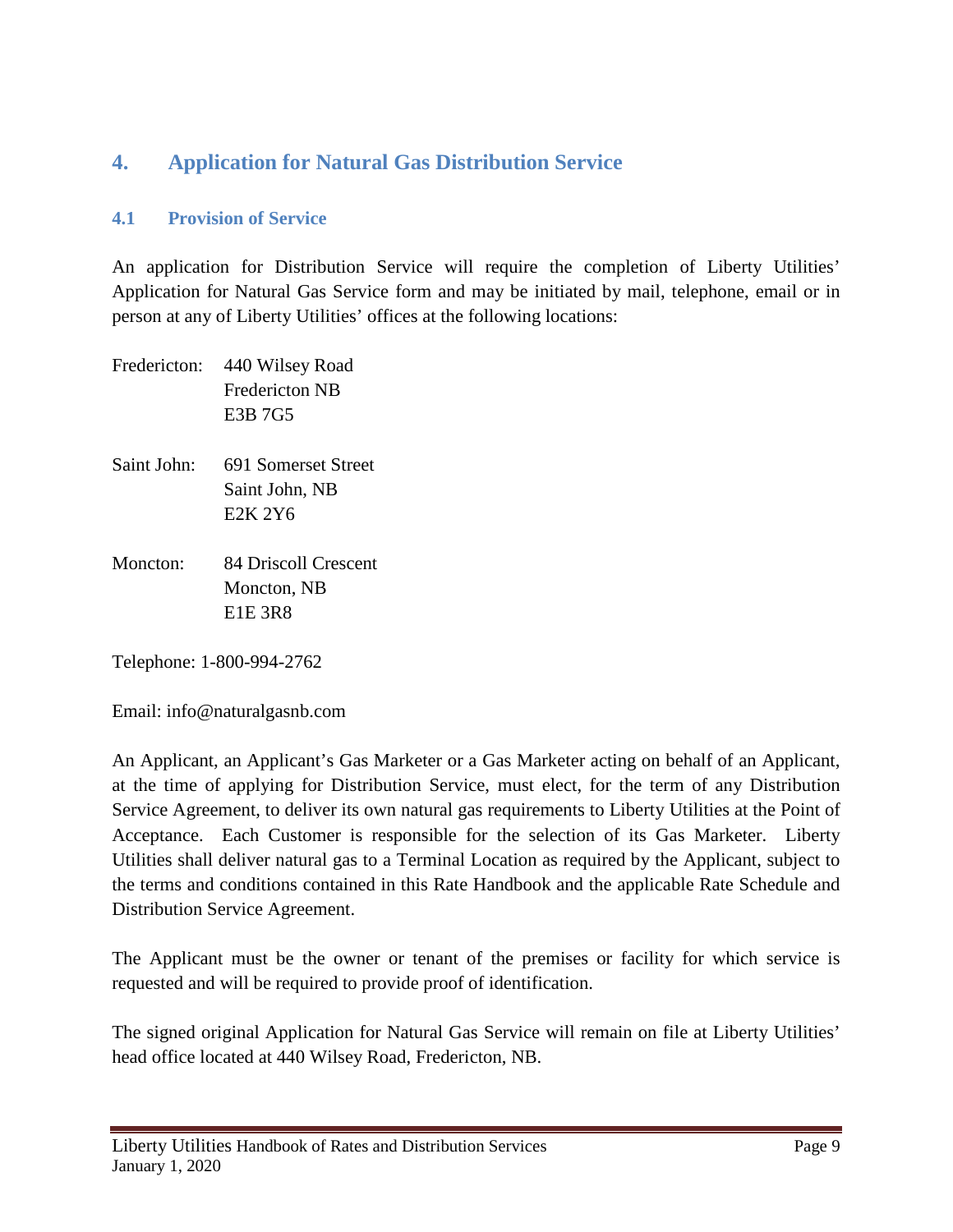When the owner or tenant of premises or a facility along the line of any of Liberty Utilities' pipelines can be economically supplied through a main extension requests Distribution Service from Liberty Utilities, Liberty Utilities will, subject to Section 4.2.1, render the service requested once the following have been completed:

- (a) an Application for Natural Gas Service
- (b) Liberty Utilities has provided a written estimate of costs that the Applicant will be required to pay and such estimate has been accepted in writing by the Applicant. Costs will include:
	- (i) the material and installation costs relating to any portion of the service line, service connections and appurtenant facilities located on the Customer's property that exceeds the portion which Liberty Utilities will install without charge
	- (ii) any surcharge (contribution-in-aid-of-construction) relating to the portion of the main and appurtenant facilities that exceeds the portion which Liberty Utilities will install without charge
- (c) the Applicant has furnished reasonable security as to the performance of the Applicant's obligations if required to do so by Liberty Utilities
- (d) the Applicant has furnished any required rights-of-way or made agreement to pay costs therefor
- (e) the Applicant has assured Liberty Utilities that the Applicant will be a reasonably permanent customer of Liberty Utilities

# 4.1.1. Security Deposit

Liberty Utilities may require the payment of a security deposit as a condition of service. The amount and timing for the security deposit will be determined by Liberty Utilities.

A security deposit is not required from a Customer who complies with one of the following:

- (a) has a positive payment history on another Liberty Utilities account in the Customer's name
- (b) can supply a satisfactory credit reference from another utility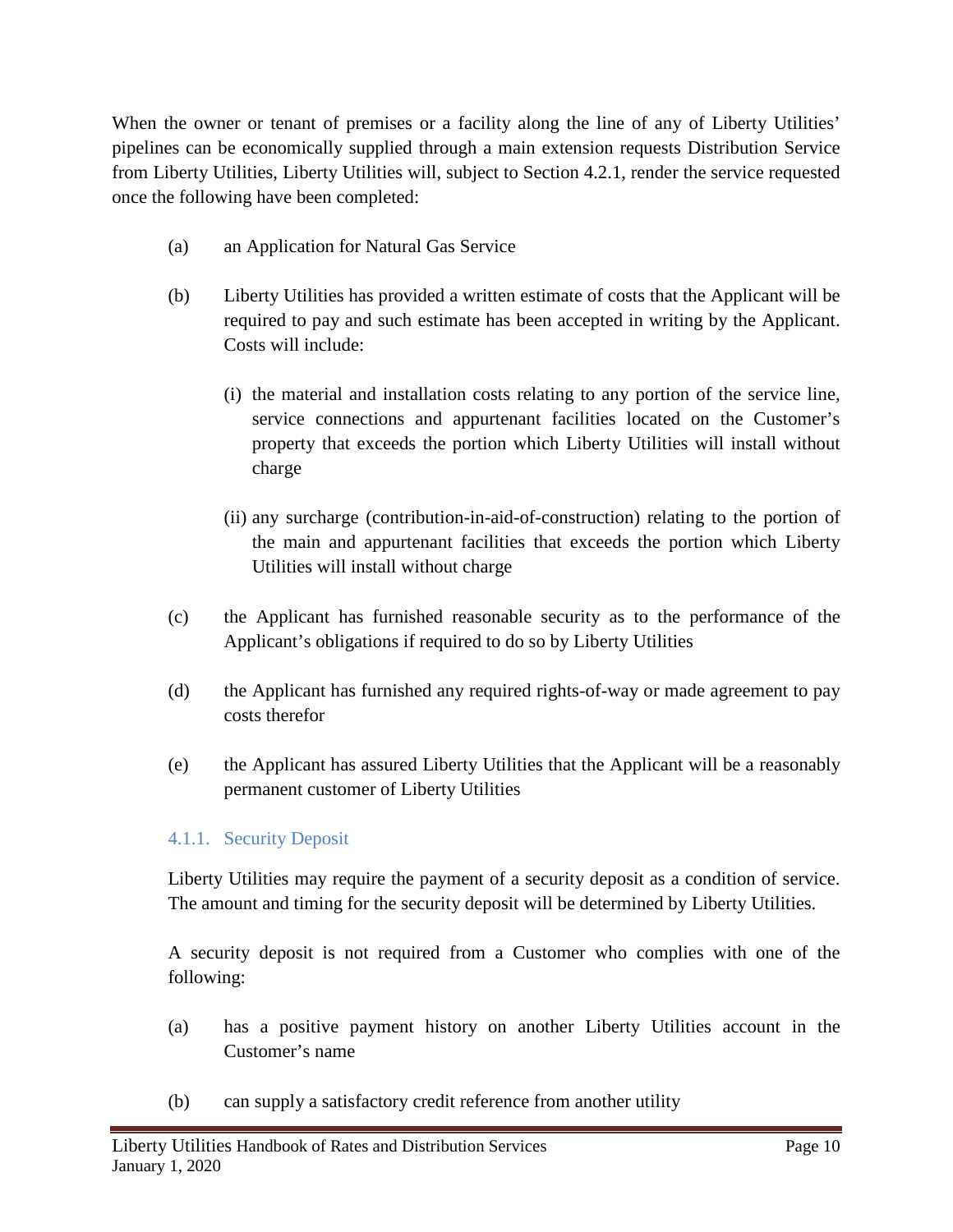# (c) consents to a credit check and the results are satisfactory

# 4.1.2. Forms of Deposits

Security deposits may be in the form of:

- (a) cash
- (b) letter of guarantee from a chartered Canadian bank or trust company
- (c) bearer bonds guaranteed by either the Government of Canada or the Province of New Brunswick

# 4.1.3. Deposit Amount

Deposits from Small General Service Customers may not exceed three times the Customer's estimated average monthly bill for a calendar year except in the case of natural gas space heating customers where deposits may not exceed five times the estimated average monthly bill for the heating season, to secure payment for Distribution Services actually rendered, or for the rental of fixtures, and facilities actually supplied. Liberty Utilities shall inform the Customer of his or her right to have the amount of the required deposit reviewed by the Board if the Customer wishes to do so.

A deposit for Mid-General Service, Large General Service, Contract General Service and Industrial Contract General Service shall not exceed the cost of four times the Customer's average monthly usage, except in the case of a Customer whose usage varies widely such as space heating or cooling customers, or certain manufacturing and industrial processors, where the deposit shall not exceed the cost of four times the average monthly usage for the four months of highest consumption.

# 4.1.4. Interest

Each depositor shall accrue interest compounded semi-annually. The interest rate shall be set at the rate prevailing on Government of Canada three year bonds at the beginning of the calendar quarter in which the deposit is received. The interest rate shall remain constant for one year. If the deposit is held beyond one year, the interest rate shall be adjusted annually to the prevailing interest rate at the time of the extension. Interest shall be paid upon the return of the deposit, or where the deposit has been held for a period of at least one year, the interest shall be credited to the Customer on the first billing for Distribution Service rendered after the end of such period.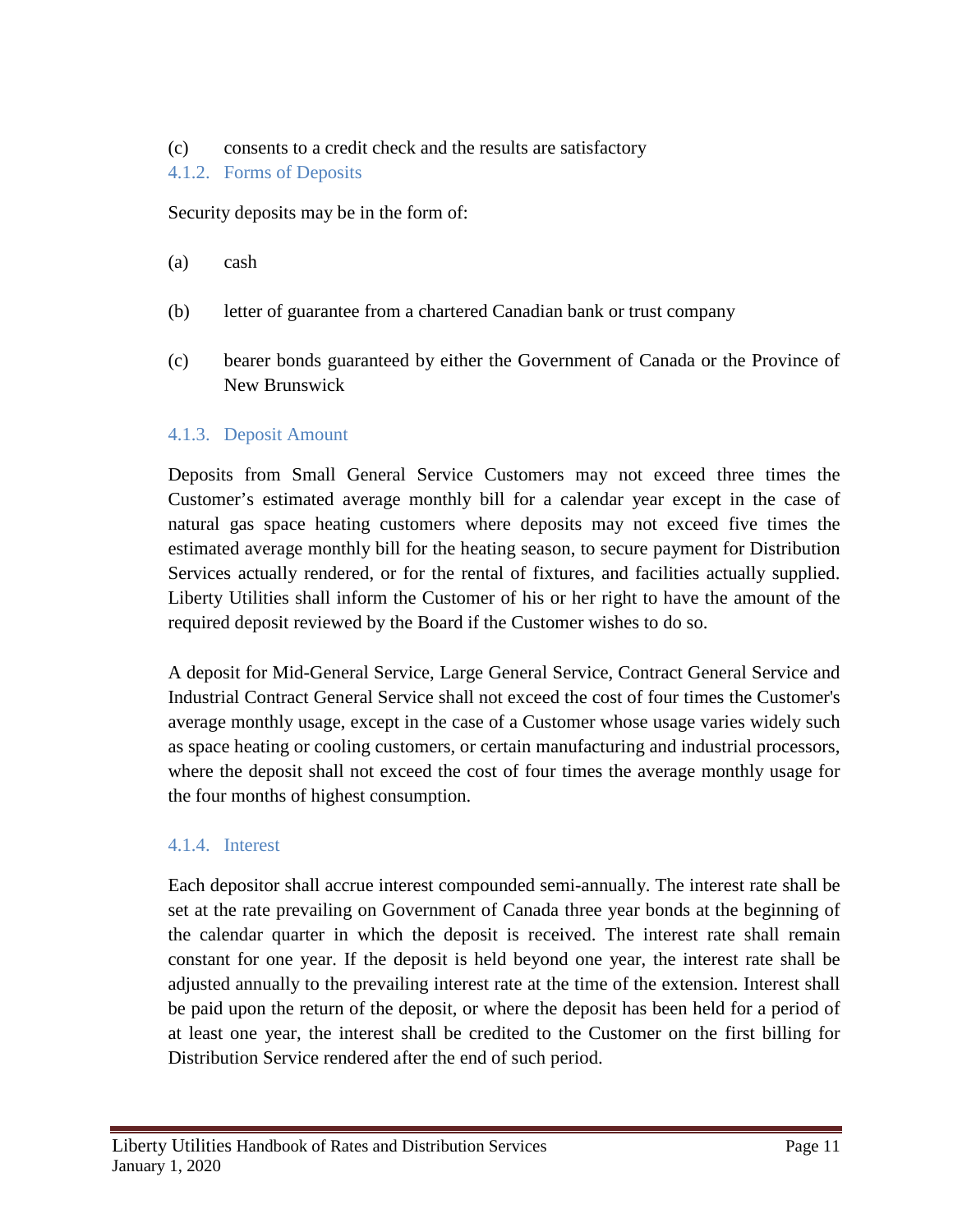#### 4.1.5. Deposit Return

Each depositor, upon ceasing to be a Customer, shall promptly receive a refund of such deposit and all interest thereon not theretofore refunded or credited, upon surrendering the deposit certificate (or submitting satisfactory proof of the right to receive the deposit) and upon payment of all bills for which such deposit is security.

#### <span id="page-13-0"></span>**4.2 Refusal of Services**

#### 4.2.1. Grounds

Liberty Utilities reserves the right to refuse to provide or continue to provide Distribution Service under the following circumstances:

- (a) the Applicant owes Liberty Utilities for Distribution Service rendered at the same or another address
- (b) for failure or refusal of the Customer to pay any amount owing to Liberty Utilities
- (c) the Applicant refuses to pay any required security deposit
- (d) such service would unduly interfere with or impact the integrity of the Distribution System
- (e) there are safety considerations at the premises or facility to be served or being served
- (f) use of natural gas by the Customer for any purpose other than that described in the service application, gas supply contract or Rate Schedule
- (g) Liberty Utilities' employees or agents are refused access for any lawful purposes to the premises or facility to which natural gas is delivered
- (h) Liberty Utilities' property on a Customer's premises has been tampered with, damaged or destroyed
- (i) a natural gas installation contravenes the provisions of the *Gas Distribution Act, 1999* or regulations or any other applicable enactment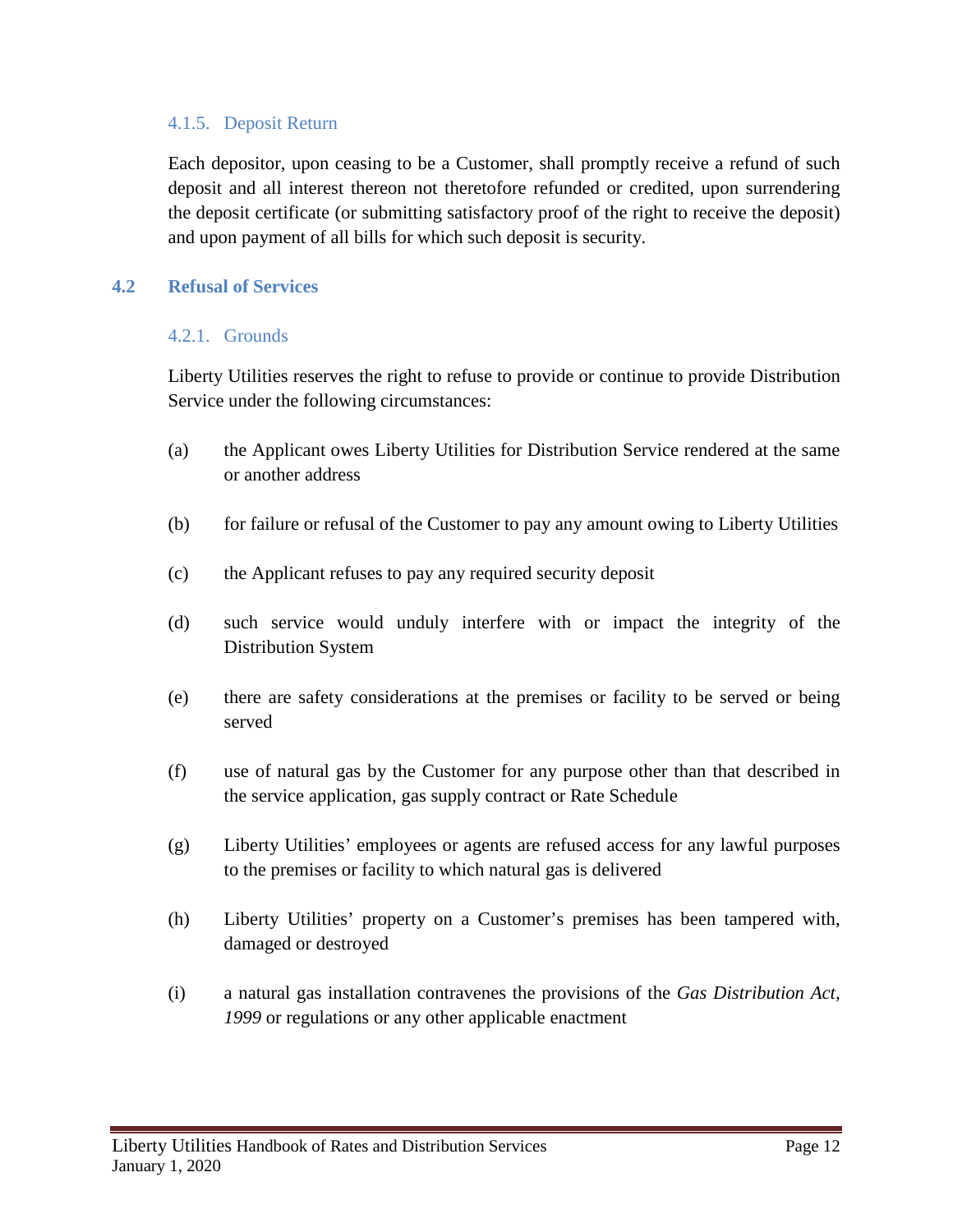## 4.2.2. Notification

Liberty Utilities will provide written notice to the Applicant regarding the refusal or discontinuation of service. The written notice of refusal or discontinuation shall include:

- (a) reasons for the refusal/discontinuation
- (b) the conditions that must be met by the Applicant to qualify for service

#### 4.2.3. Incomplete Application

Liberty Utilities will provide notification to an Applicant within five business days regarding the submission of an incomplete application and provide direction regarding missing information. Such notice shall not be considered a refusal of the application.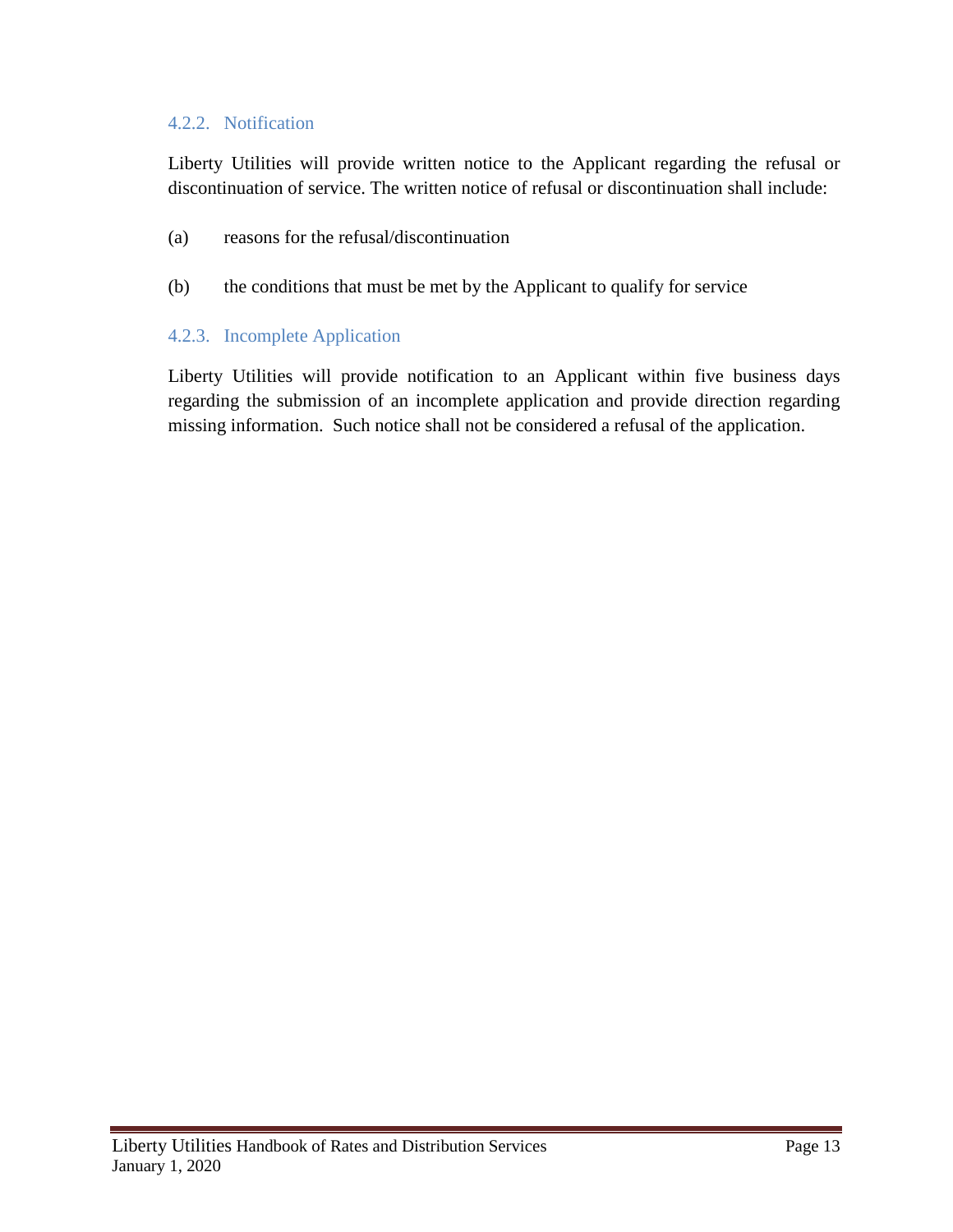# <span id="page-15-0"></span>**5. Certain Terms and Conditions of Distribution Service**

Liberty Utilities will be responsible for all services as provided in the Application for Natural Gas Service.

# <span id="page-15-1"></span>**5.1 Obligations of Liberty Utilities**

# 5.1.1 Energy Content

It is assumed that each cubic metre of natural gas delivered to a Terminal Location contains the same number of gigajoules of energy as natural gas delivered to Liberty Utilities at the Point of Acceptance for Distribution Service.

# 5.1.2 Substitution Provision

Liberty Utilities may deliver natural gas, gaseous or liquid hydrocarbons from any standby equipment provided that the hydrocarbons so delivered shall be reasonably equivalent to the natural gas normally delivered.

# 5.1.3 Main Extensions

If a natural gas main extension is required to serve an Applicant, Liberty Utilities shall furnish, place and construct the natural gas main and appurtenant facilities if it is economically feasible to do so.

Liberty Utilities' cost of this main extension shall include material and installation costs, the amounts paid to governmental authorities for required permits and all paving charges that are legally imposed by any governmental authority for the repair or replacement of any street or sidewalk disturbed in the course of such installation.

If Liberty Utilities, in order to provide service to an Applicant, must install natural gas mains and appurtenant facilities in addition to those described above, Liberty Utilities will impose a surcharge ("Contribution-in-Aid-of-Construction") which will make the service to the Customer economically feasible. The Contribution-in-Aid-of-Construction will be determined as part of the business case analysis completed by Liberty Utilities.

# 5.1.4 Service Connections

Liberty Utilities will install, at its own expense, up to 30 metres of service line (service line measured from the centerline of the public right-of-way, or from the main if it is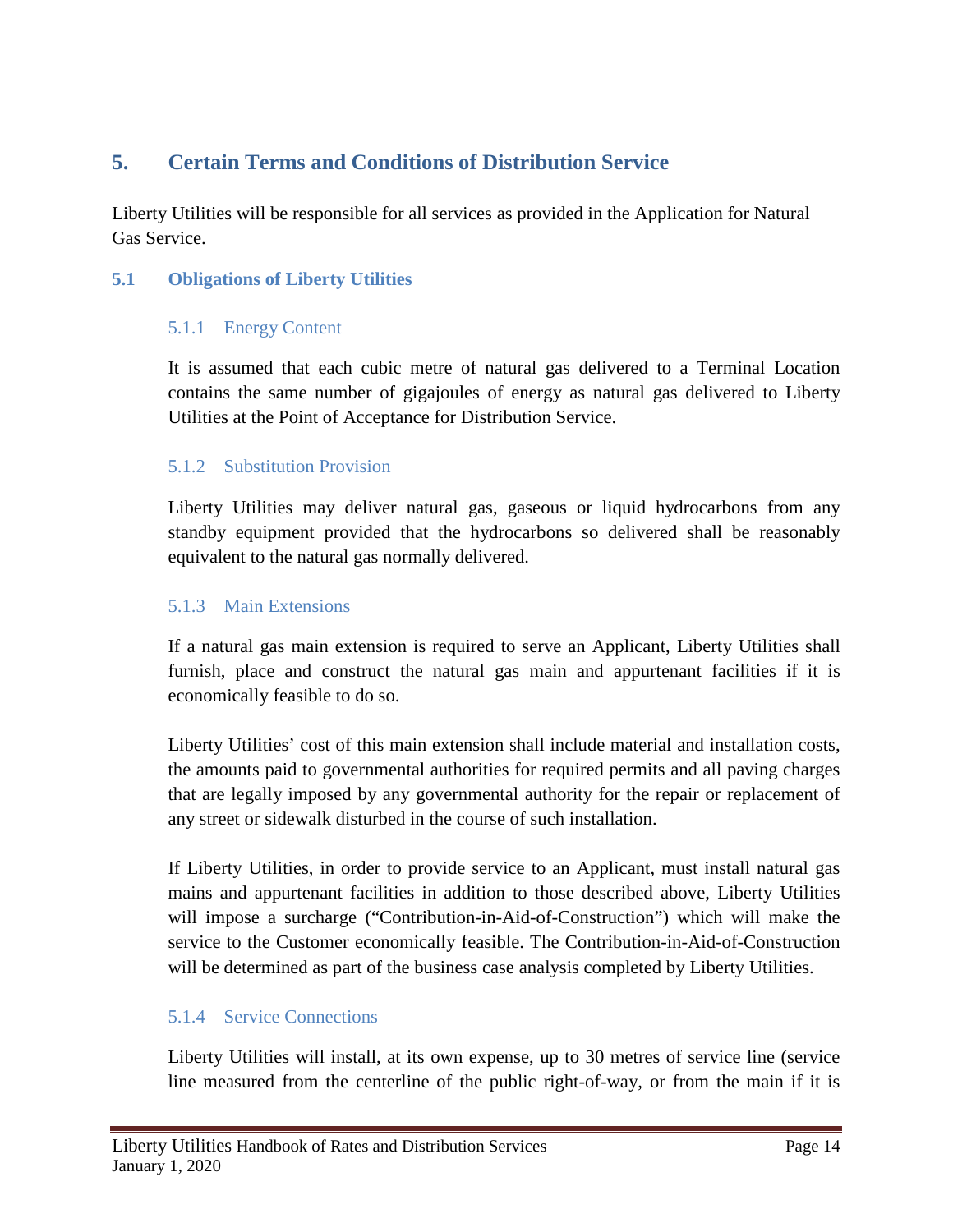closer to the exterior of the Customer's facility), service connections and the required metering facilities. The service installation costs shall include material, installation and the amounts imposed by governmental authorities for obtaining work permits and for repairing or replacing disturbed pavement. Liberty Utilities' metering facility shall be installed on the front wall of a residential Customer's property, or on a side wall within two metres of the front wall, as deemed safe by Liberty Utilities unless clearance requirement cannot be achieved. Service piping will not be installed under winter conditions (as determined by Liberty Utilities) except in the case of an emergency situation such as failure of a Customer's heating system.

In the event additional service capacity is requested above what Liberty Utilities deems required, such expenses will be paid by the Customer at Liberty Utilities' cost thereof. Refer to Appendix B - Fees and Charges. However, if in the opinion of Liberty Utilities, the prospective revenue is sufficient to justify such excess capacity expense, service piping may be installed at the expense of Liberty Utilities.

# 5.1.5 Inspection, Maintenance and Replacement of Facilities

Liberty Utilities shall be solely responsible for the inspection, testing, operation, maintenance, replacement and reconstruction of all mains, service lines, service connections and appurtenant facilities which it uses to deliver natural gas to Customers.

Liberty Utilities shall bear the cost of inspecting, testing and operating all facilities. It shall bear the cost of maintaining, replacing or reconstructing all main and appurtenant facilities. It shall also bear the cost of maintaining, replacing or reconstructing the service line and appurtenant facilities necessary to serve each Customer, unless an act or omission of the Customer necessitates the replacement or reconstruction.

If an act or omission of any Customer necessitates the replacement or reconstruction of any Liberty Utilities facilities, the Customer shall pay to Liberty Utilities the cost of replacement or reconstruction.

# 5.1.6 Supplier of Last Resort

# On a timely basis

When a Gas Marketer fails to supply natural gas to a Customer, Liberty Utilities will provide natural gas supply to the Customer on a timely basis not exceeding 30 days. Liberty Utilities shall make all reasonable efforts to inform the Customer as soon as a failure occurs. Liberty Utilities will use all reasonable efforts to obtain a natural gas quantity equivalent to the quantity which is the subject of the failure ("Replacement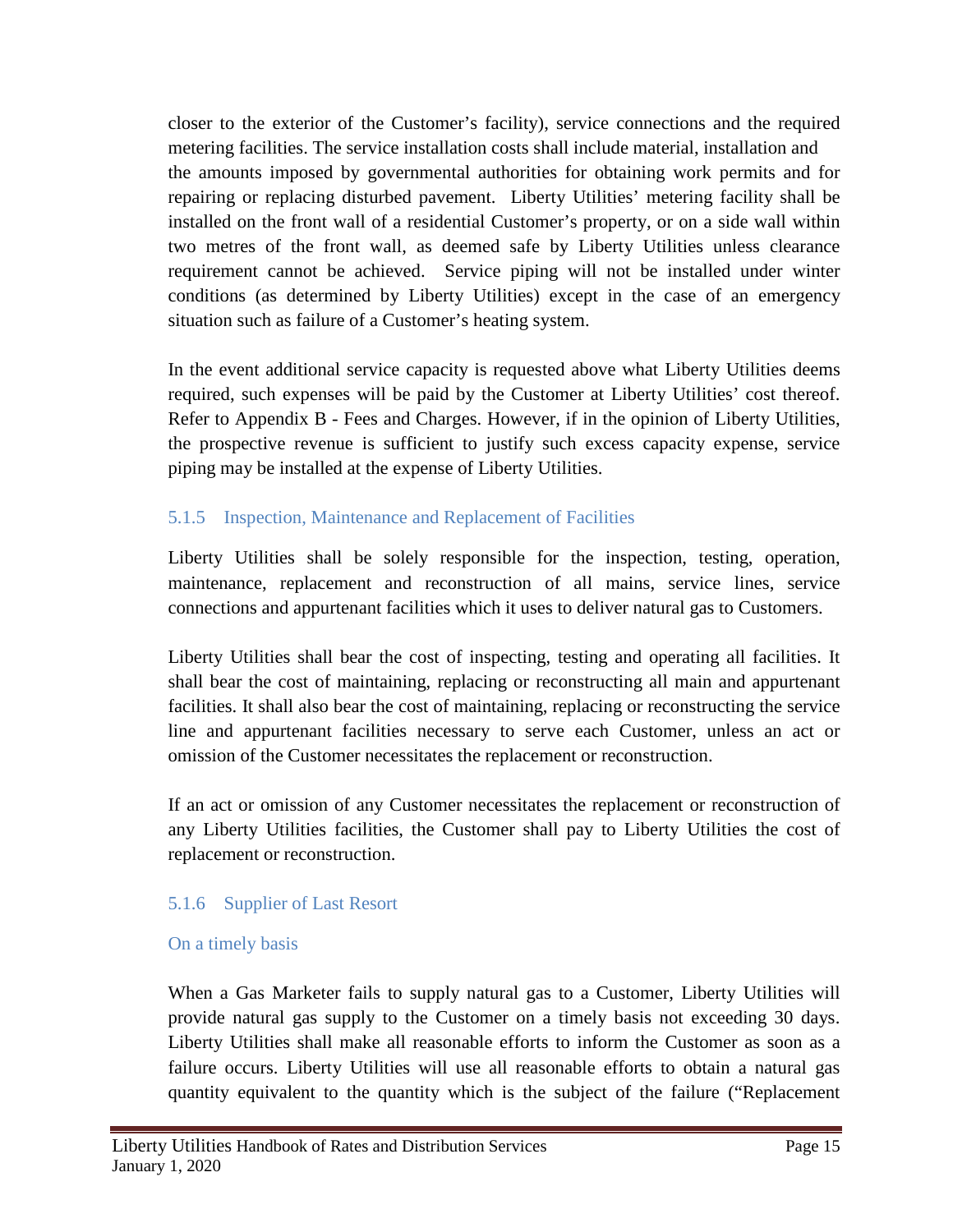Gas"). The Customer undertakes to pay Liberty Utilities a monetary indemnity equal to the cost incurred by Liberty Utilities for obtaining the Replacement Gas (the "Gas Indemnity") plus 10%. Liberty Utilities shall use all reasonable efforts to minimize such Gas Indemnity.

The defaulting Gas Marketer shall indemnify Liberty Utilities for all reasonable direct damages sustained by the latter as a result of such failure to supply. Moreover, where Liberty Utilities was unable to obtain Replacement Gas and therefore had to curtail quantities it supplies within its Franchise Area, then the Gas Marketer shall indemnify Liberty Utilities for Liberty Utilities' loss in distribution revenues or any other revenues directly attributable to such curtailment.

# Midterm supply

If a Customer is unable to obtain supply from a Gas Marketer prior to the expiration of the process described above, the Customer may request Last Resort Supply Service. The Customer undertakes to pay Liberty Utilities a monetary indemnity equal to the cost incurred by Liberty Utilities for obtaining the Last Resort Supply Service plus 10%, for the term of the agreement.

# <span id="page-17-0"></span>**5.2 Obligations of Customer**

# 5.2.1 Meter Access

The Customer is responsible to keep the meter free and clear of ice, snow or any other object or material at all times and ensure clear and free access to the meter.

# 5.2.2 Service Connection

Additional footage of natural gas service piping (beyond 30 metres of service line) will be charged to the Customer. Refer to Appendix B - Fees and Charges. However, if, in the opinion of Liberty Utilities, the prospective revenue is sufficient to justify such excess piping, additional footage of natural gas service piping may be installed at the expense of Liberty Utilities.

Whenever Liberty Utilities installs service lines, service connections and metering facilities at the request of an Applicant who does not take service within four months after facilities are in place, the Applicant shall bear all reasonable expenses. Expenses may include providing, placing and constructing such facilities, but whenever natural gas service is required, the Applicant shall be entitled to a refund equal to the cost of the service lines and appurtenances, less depreciation at the current rate.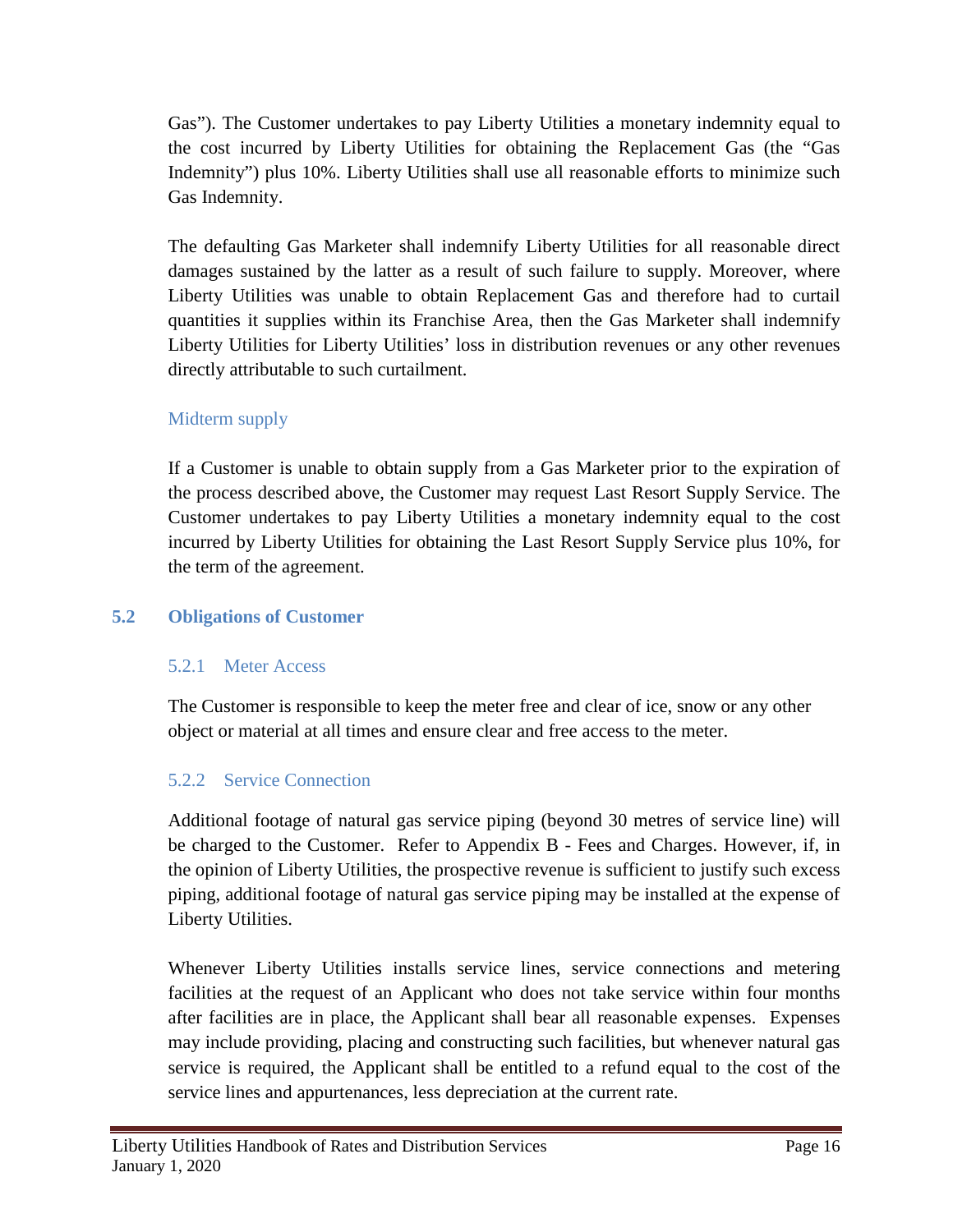Liberty Utilities may under certain conditions allow the Customer to minimize excess costs by providing trenching on the Customer's property according to Liberty Utilities specifications, but under no condition will the Customer be allowed to install piping that would be the property or responsibility of Liberty Utilities.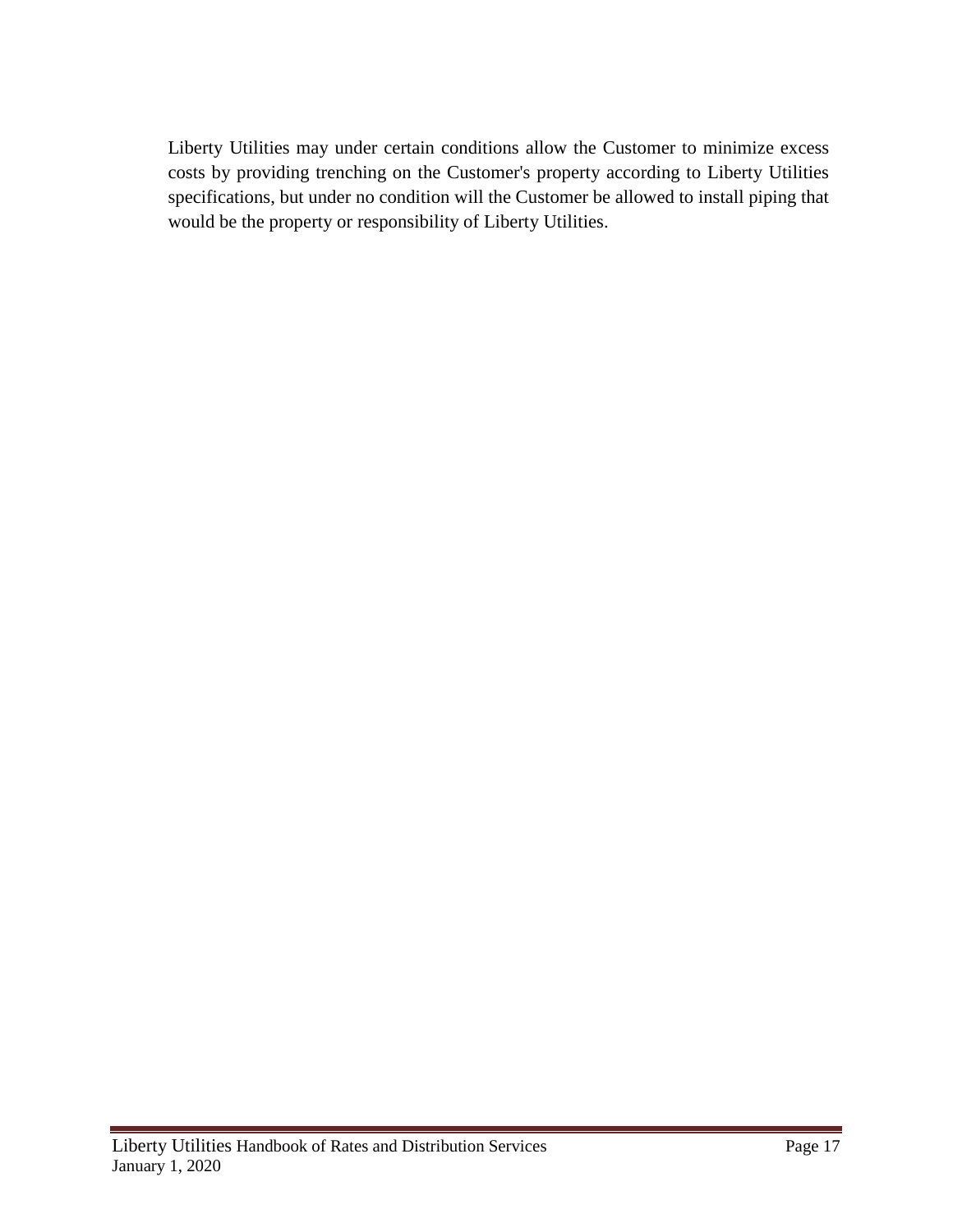# 5.2.3 Facility Relocation

All costs associated with the relocation of Liberty Utilities equipment or facilities at a Customer's request will be borne by the Customer. Refer to Appendix B - Fees and Charges.

# 5.2.4 Meter Testing

The costs associated with testing a natural gas meter at a Customer's request will be borne by the Customer, if the measurement equipment is not found to be in error by more than three percent.

# 5.2.5 Choice of Gas Marketer

A Customer is responsible for the selection of the available Gas Marketer that may be most favourable to the Customer's requirements. Liberty Utilities does not make any warranty, expressed or implied, as to the rates, classifications or provisions favourable to the present or future service requirements of the Customer.

# 5.2.6 Piping and Equipment for Customer

The Applicant shall, at the Applicant's own expense, equip the Applicant's Terminal Location with such piping and fixtures as may be necessary for the proper utilization of Liberty Utilities' Distribution Service. Such piping and fixtures shall comply with the rules, regulations, terms and conditions of Liberty Utilities and the requirements of the governmental authority having jurisdiction therefore. At any time Liberty Utilities may inspect all Terminal Location lines, piping, connections and equipment in which natural gas delivered by Liberty Utilities is to be used. No natural gas will be delivered until any and all defective conditions found are corrected to the satisfaction of Liberty Utilities.

Liberty Utilities reserves the right to change the character of the natural gas delivered, pursuant to law and the provisions of this Rate Handbook, subject to the jurisdiction of the Board.

# 5.2.7 Termination of Natural Gas Supply and/or Delivery

A Customer will continue to be bound by the provisions in this Rate Handbook and the applicable Distribution Service Agreement and will be obligated to pay for all natural gas supplied and/or delivered to the premises until Liberty Utilities has terminated the supply of natural gas following the acceptance of a request for termination from the Customer.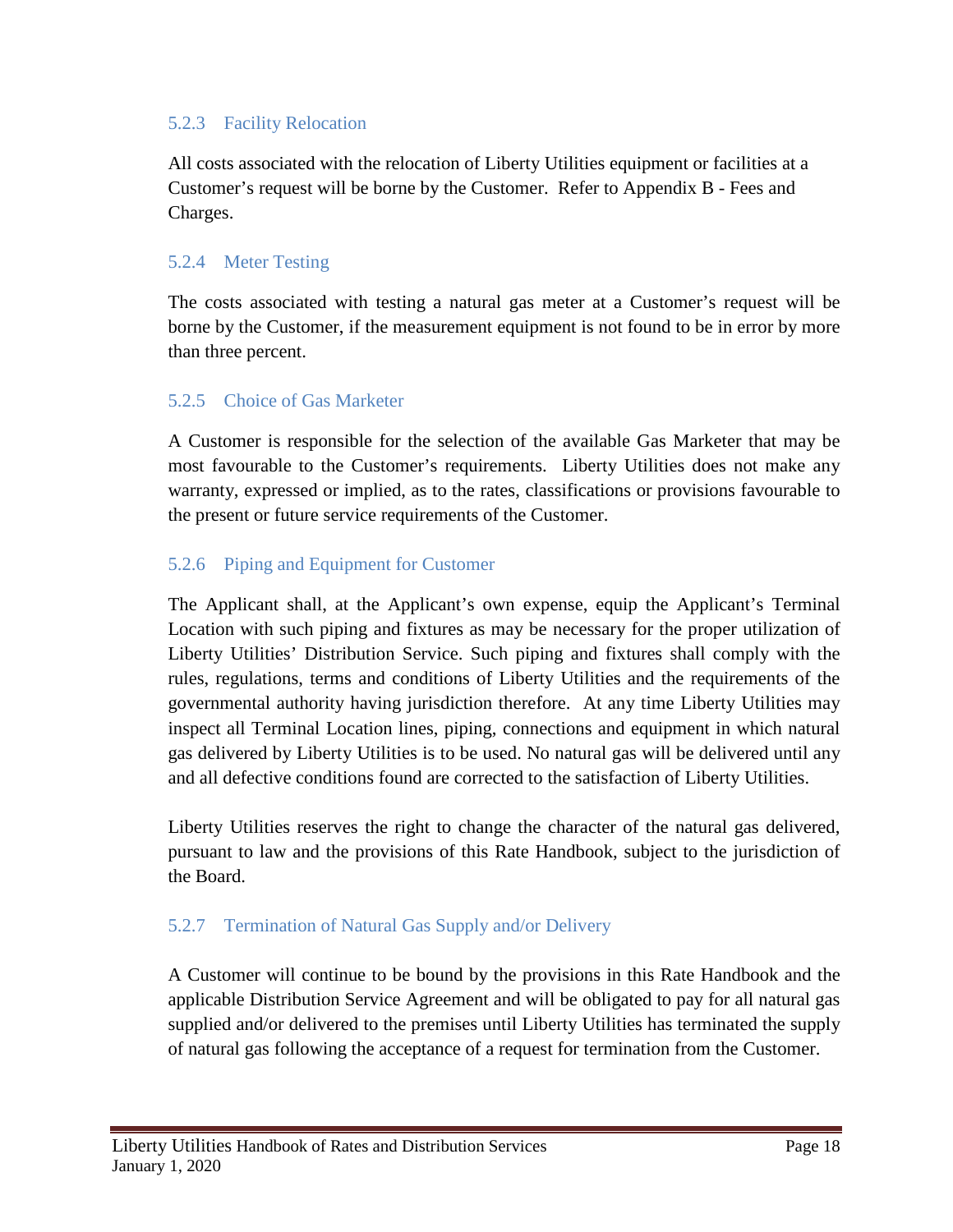Liberty Utilities may discontinue natural gas supply and/or delivery to any Customer for any of the following reasons:

- (a) for failure or refusal of the Customer to pay any amount owing to Liberty Utilities
- (b) for use of natural gas for any purpose other than that described in the service application, gas supply contract, or Rate Schedule
- (c) in case Liberty Utilities, its servants or agents are refused access for any lawful purposes to the premises to which natural gas is supplied and/or delivered
- (d) when Liberty Utilities' property on a Customer's premises is in any manner tampered with, damaged or destroyed
- (e) when Liberty Utilities has reason to believe that an unsafe condition exists on the premises or may develop from a continuation of natural gas supply and/or delivery
- (f) when a natural gas installation contravenes the provisions of the *Gas Distribution Act, 1999* or regulations or any applicable enactment
- (g) where there is evidence of natural gas theft.

Discontinuance of natural gas supply and/or delivery for any of the reasons set out in the previous paragraph shall result in Disconnect and Reconnect Charges payable by the Customer.

The Customer is to be notified, in advance, that Liberty Utilities plans to discontinue natural gas supply and/or delivery. Liberty Utilities shall inform the Customer of the Customer's right to have the disconnection reviewed by the Board if they wish to do so. Liberty Utilities shall, if requested by the Customer, provide to the Customer the telephone number, fax number, mailing address and e-mail address of the Board.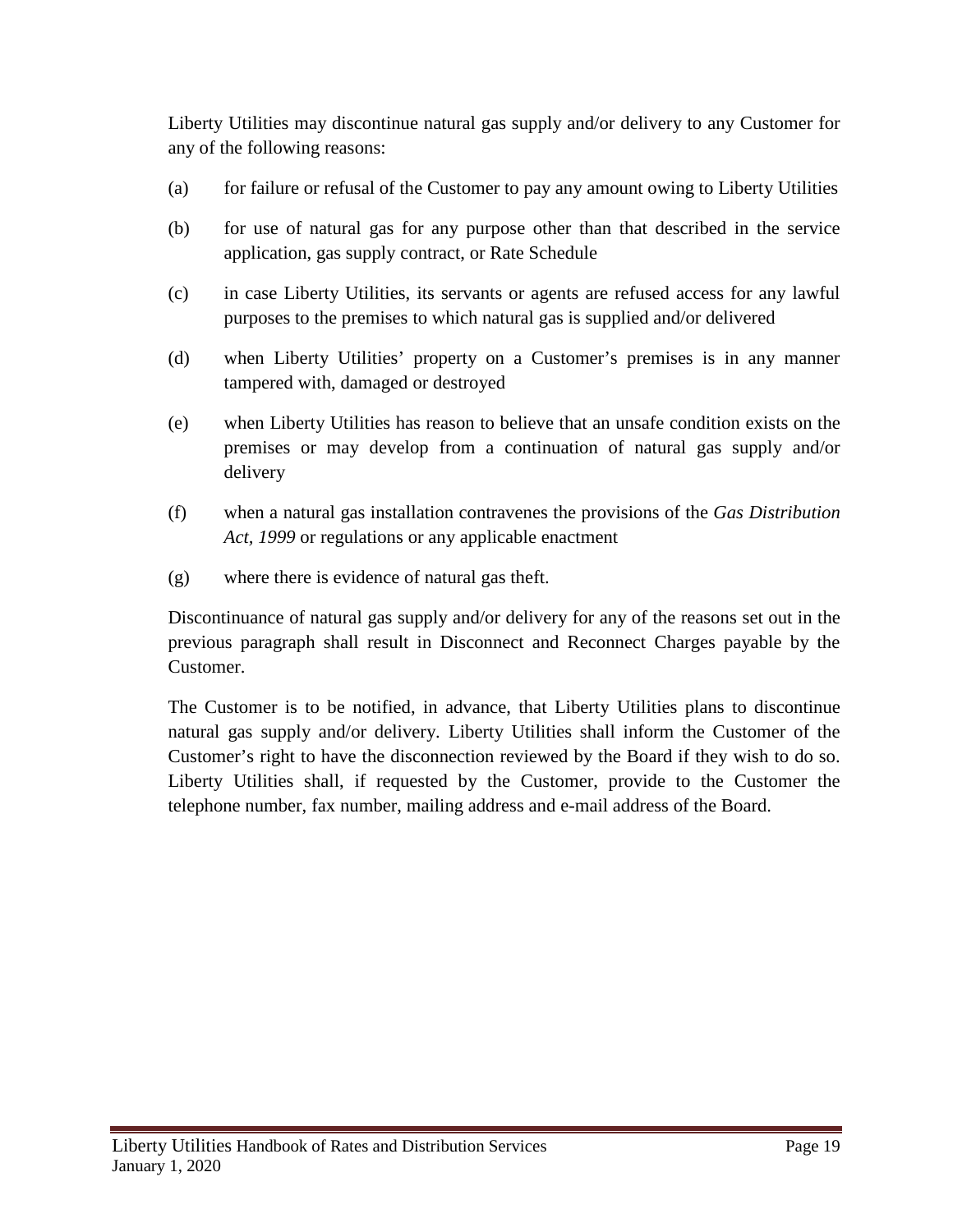# <span id="page-21-0"></span>**6. Billings and Payments**

# <span id="page-21-1"></span>**6.1 Billing Cycle**

Liberty Utilities operates on a Billing Month cycle. Bills will be mailed or available electronically on My Liberty Utilities on a monthly basis. The amount of natural gas delivered will be determined by Liberty Utilities through one of the following mechanisms: a) meter reading, b) summing of monthly Nominations or c) estimated by Liberty Utilities where meter reading has not occurred.

Liberty Utilities will use a Gigajoule Conversion Factor to convert the delivered volume of natural gas into a standard measure of delivered energy (Gigajoule or GJ).

The distribution rates and charges applicable to a Billing Month shall be those applicable to the calendar months included in the Billing Month.

# <span id="page-21-2"></span>**6.2 Billing Options**

#### 6.2.1. My Account

Liberty Utilities offers on-line billing service called "My Account". Customers receive a monthly email from Liberty Utilities letting them know that the customer bill is ready to be viewed. Customers can access paperless bills from any computer with internet connection. Additional information can be found on Liberty Utilities' website: www.naturalgasnb.com.

#### 6.2.2. Mail

Monthly paper bills will be mailed to Customers unless a Customer elects to receive paperless billing.

# 6.2.3. Equalized billing

Liberty Utilities offers an Equalized Payment Plan for eligible residential Customers. Residential Customers may request and start the Equalized Payment Plan at any time during the year. Additional information can be found on Liberty Utilities' website: www.naturalgasnb.com.

# 6.2.4. Pre-Authorized Payment Plan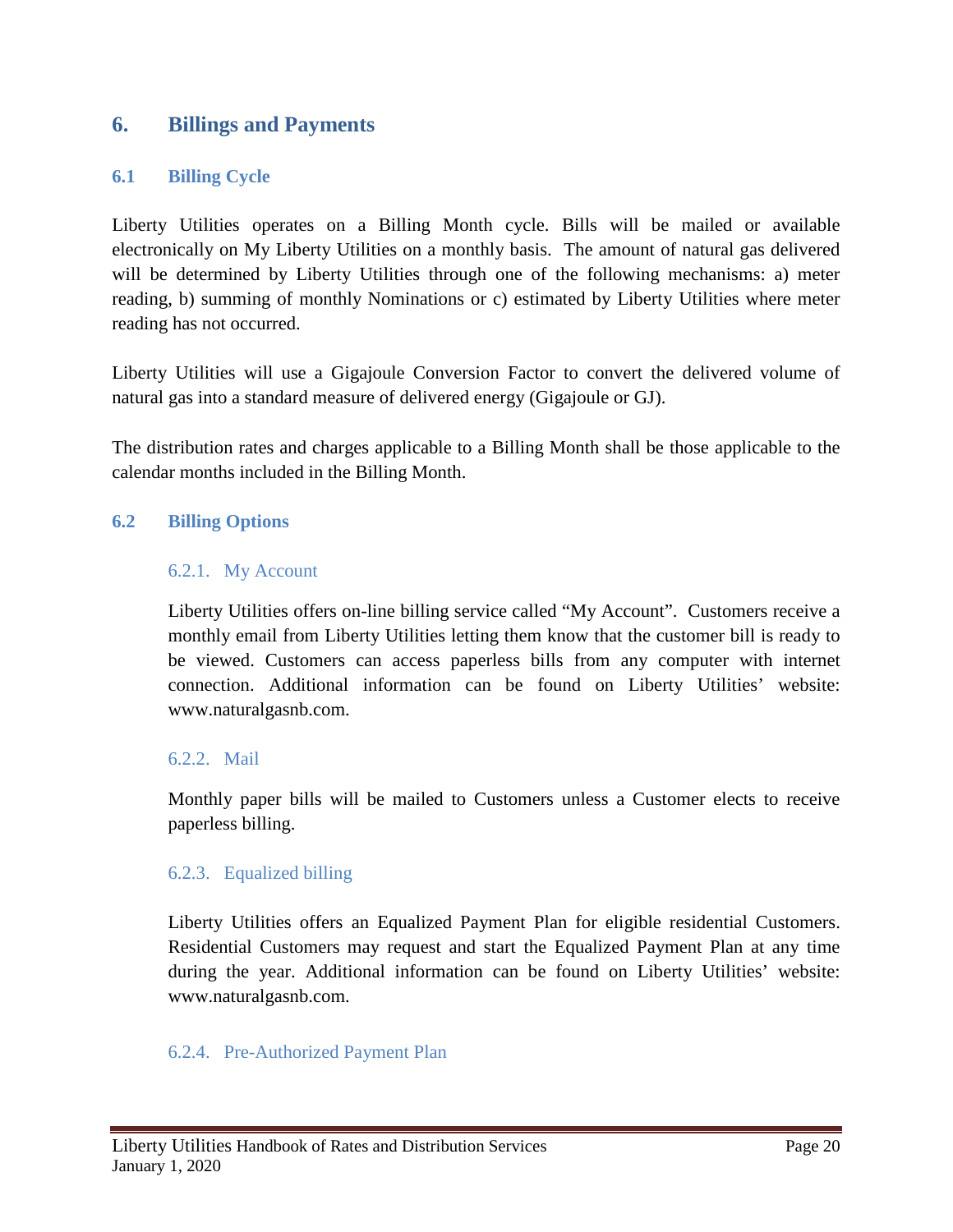Liberty Utilities offers a Pre-Authorization Payment Plan to all Customers. The Customer's monthly natural gas bill amount will be deducted automatically on the due date from an approved financial institution and itemized on the Customer's next bill. The Customer will continue to receive a monthly natural gas bill, which reflects the automatic payment and shows their actual natural gas use and costs. Additional information can be found on Liberty Utilities' website: www.naturalgasnb.com.

# <span id="page-22-0"></span>**6.3 Minimum Billing**

The minimum bill per month applicable to service under any particular rate class is outlined in the individual rate schedules. Please refer to Appendix A. If, in a contract year, the volume of natural gas taken at the Terminal Location is less than the Contract Demand multiplied by a contractually specified multiple (Annual Minimum Volume), the Applicant will be charged for service related to the Annual Minimum Volume. If, at the request of Liberty Utilities, natural gas deliveries to the Terminal Location have been curtailed or discontinued in a contract year, the Annual Minimum Volume shall be reduced for each day of Curtailment or discontinuance. The amount reduced is defined as the excess of the Contract Demand over the volume delivered to the Terminal Location on such day.

# <span id="page-22-1"></span>**6.4 Payment Terms and Conditions**

All bills are due when rendered. If payment in full is not received by Liberty Utilities, or a designate authorized by Liberty Utilities, on or before the date specified in the monthly bill (which is the first business day that is at least 22 days after the date of rendering the bill), a late payment charge shall apply to the unpaid balance of the account at a rate compounded monthly as the Board may approve from time to time.

If an error in a bill is discovered, a correcting adjustment shall be made promptly in a subsequent bill. Claims for errors shall be made promptly upon discovery, but in no event more than one year from the date of the relevant statement.

# <span id="page-22-2"></span>**6.5 Term of Arrangement**

Distribution Service of natural gas will be provided pursuant to the Distribution Service Agreement with a Customer's Gas Marketer or a Customer, the term for which such service is to continue shall be as stated in the Distribution Service Agreement. The term shall automatically be extended for a like period immediately following the agreement expiration date, unless notice of termination of services is provided by the Customer to Liberty Utilities. An Applicant receiving such service who temporarily discontinues service in the initial term or in any extension term and does not pay all the minimum bills for the period of such temporary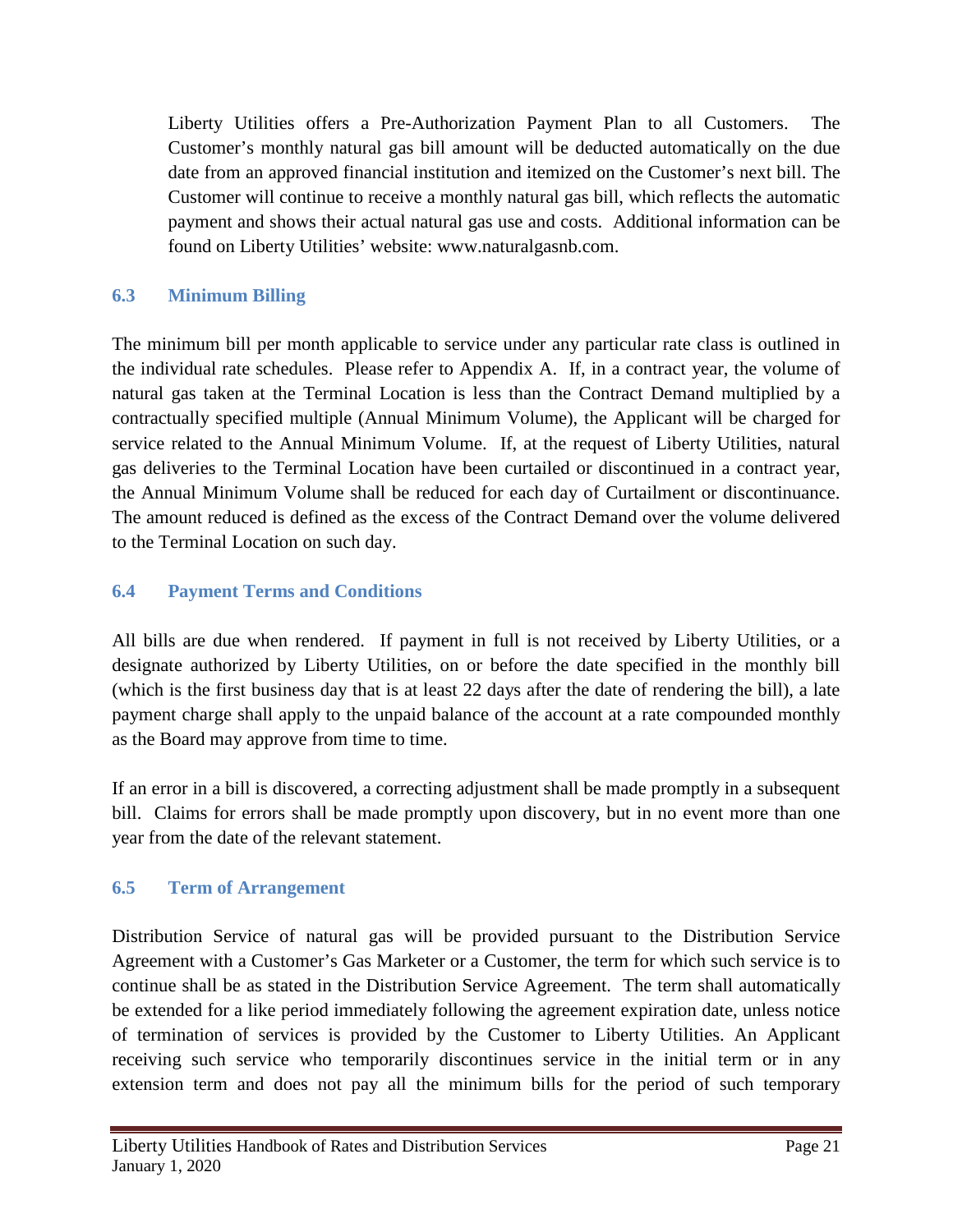discontinuance of service shall, upon the continuance of service, be liable to pay an amount equal to the unpaid minimum bills for such period.

# <span id="page-23-0"></span>**6.6 Metering Procedure**

Liberty Utilities will install, operate and maintain measurement equipment designed to measure the volume of natural gas delivered at a Terminal Location. Any special measurement conditions are outlined in the rules, regulations, terms and conditions of each Application for Natural Gas Service.

# <span id="page-23-1"></span>**6.7 Rates in Agreements**

Notwithstanding any rates for Distribution Services specified in any Distribution Service Agreement, the rates and charges provided for in an applicable Rate Schedule shall apply for service rendered on and after the effective date stated in such Rate Schedule until such Rate Schedule ceases to be applicable.

# <span id="page-23-2"></span>**6.8 Limitation of Liability**

Liberty Utilities shall not be responsible for any claim, action, loss or proceeding whatsoever by a Customer as a result of any interruptions, diversions, curtailments or other procedures that are beyond the control of Liberty Utilities.

# <span id="page-23-3"></span>**6.9 Deferred Payment**

Liberty Utilities at its sole discretion may enter into a negotiated deferred payment agreement with Customers for the purpose of recovering current indebtedness over a period of time. A deferred payment agreement can be cancelled by Liberty Utilities at any time if the Customer fails to make a payment as agreed, in which case disconnection of service or red-lock procedures may commence.

# <span id="page-23-4"></span>**6.10 Billing Dispute Resolution Process**

All billing disputes will be referred to Liberty Utilities' Customer Care team for resolution. A billing dispute that has not been resolved within 20 business days from the initial process will be referred to Liberty Utilities' Manager of Regulatory Affairs, or designate. Alternatively, the Customer may refer the billing dispute to the Board for review.

# <span id="page-23-5"></span>**6.11 Customer Complaints**

Subject to any Complaint Resolution Process approved by the Board: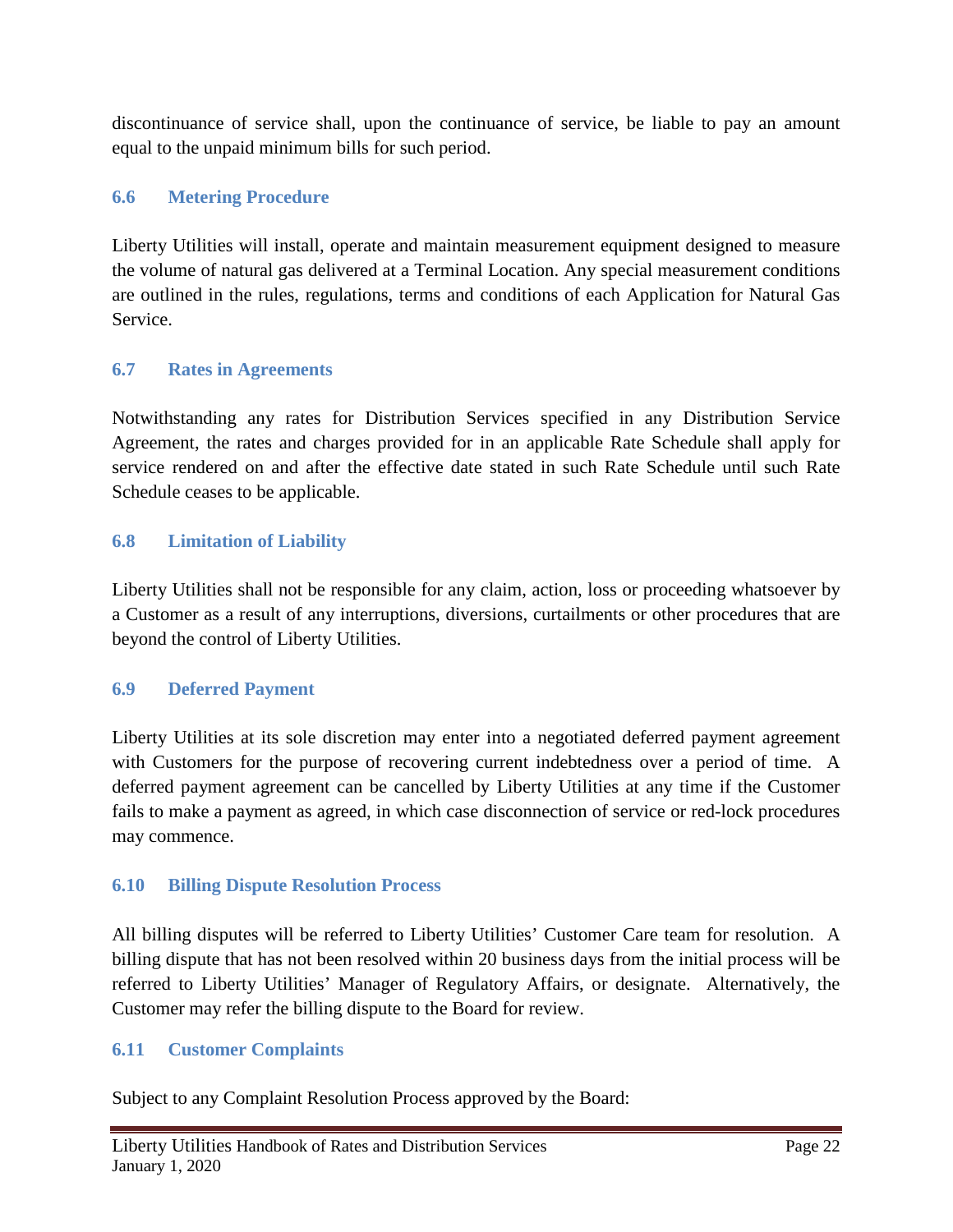Where a Customer's complaint relates to Liberty Utilities' distribution, natural gas supply or customer services or Liberty Utilities' contractors or service providers, Liberty Utilities' Manager of Regulatory Affairs, or designate, will reply to the Customer (Complainant) with a decision and reasons, in writing, within 20 business days of receiving a written complaint. If Liberty Utilities is unable to complete its investigation to allow it to respond to the complaint within the 20 business day period, Liberty Utilities will notify the Complainant and the Board in writing within 20 business days of receipt of the written complaint. Liberty Utilities will send it response to the Complainant within an additional 10 business days.

Where the complaint relates to gas marketers and/or installers or sellers of natural gas equipment, Liberty Utilities' Manager of Regulatory Affairs, or designate, will refer the complaint to the appropriate party and confirm such with the Complainant, in writing, within five business days of receiving the written complaint. Where action by Liberty Utilities is deemed appropriate, it will be described in the written response.

If the Complainant is not satisfied with the response they receive from Liberty Utilities' Manager of Regulatory Affairs, or designate, the Complainant may request a review of the matter by the Board.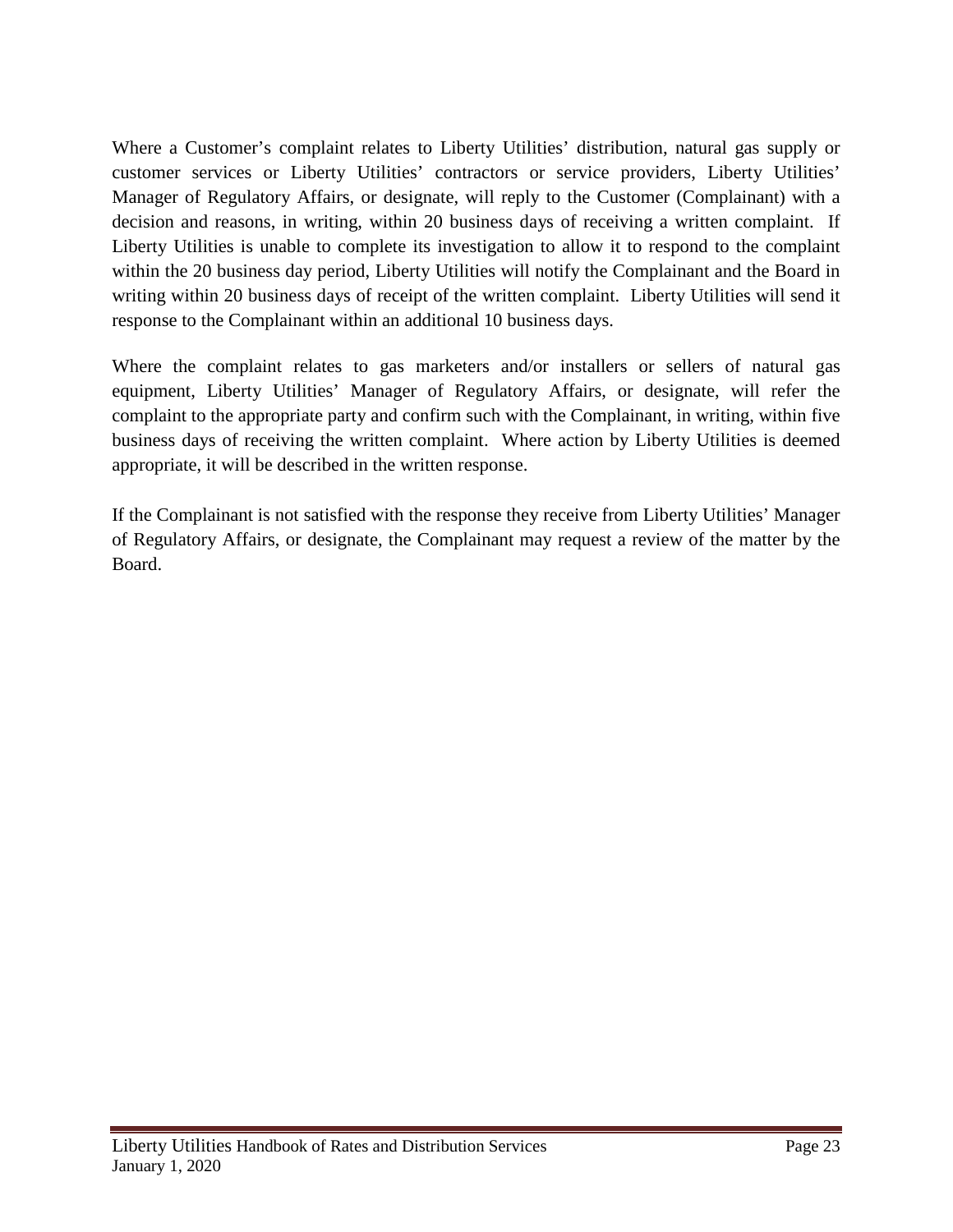# <span id="page-25-0"></span>**7. Gas Marketer Operation – Terms and Conditions**

# <span id="page-25-1"></span>**7.1 Nominations**

An Applicant, an Applicant's Gas Marketer or a Gas Marketer acting on behalf of an Applicant delivering natural gas to Liberty Utilities' Point of Acceptance is responsible for advising Liberty Utilities, by means of a contractually specified Nomination procedure, of the daily volume of natural gas to be delivered. Liberty Utilities will follow the general Nomination procedures set forth byM&NP, as applicable.

Gas Transportation Services Users shall furnish or cause to be furnished a daily Nomination showing the quantity of natural gas to be received and delivered to Liberty Utilities for all Points of Acceptance.

Liberty Utilities natural gas control will function as the daily source for Nomination(s) information on an individual and combined GTS user basis for all Distribution Services.

# <span id="page-25-2"></span>**7.2 Operational Flow Orders**

Liberty Utilities reserves the right to issue Operational Flow Orders to preserve the integrity of the Distribution System which includes requirements to address issues relating to: operational pressures, adequate supplies in the system, adequate coverage of Lost and Unaccounted For, maintain firm service and system optimization. Liberty Utilities will maintain a list of Applicant(s) and/or Gas Marketer(s) whose action(s) could impact the integrity of the Distribution System but reserves the right to issue an OFO to any Applicant or Gas Marketer on the system necessary to resolve an operational issue.

<span id="page-25-3"></span>All OFO notices will be posted on the Electronic Bulletin Board system and will include a description of the rationale for the order, the GTS user(s) to which the order is directed and the anticipated duration. Liberty Utilities will make reasonable efforts to post an OFO at least two hours prior to its coming into effect. In the event that the GTS user(s) fail to respond to an OFO, Liberty Utilities through contract(s) or other operating agreements shall take remedial action to maintain both system integrity and the effective operation of the Distribution System. Any GTS user(s) failing to comply with an OFO will be required to reimburse Liberty Utilities for all reasonable costs incurred to restore the integrity of the system.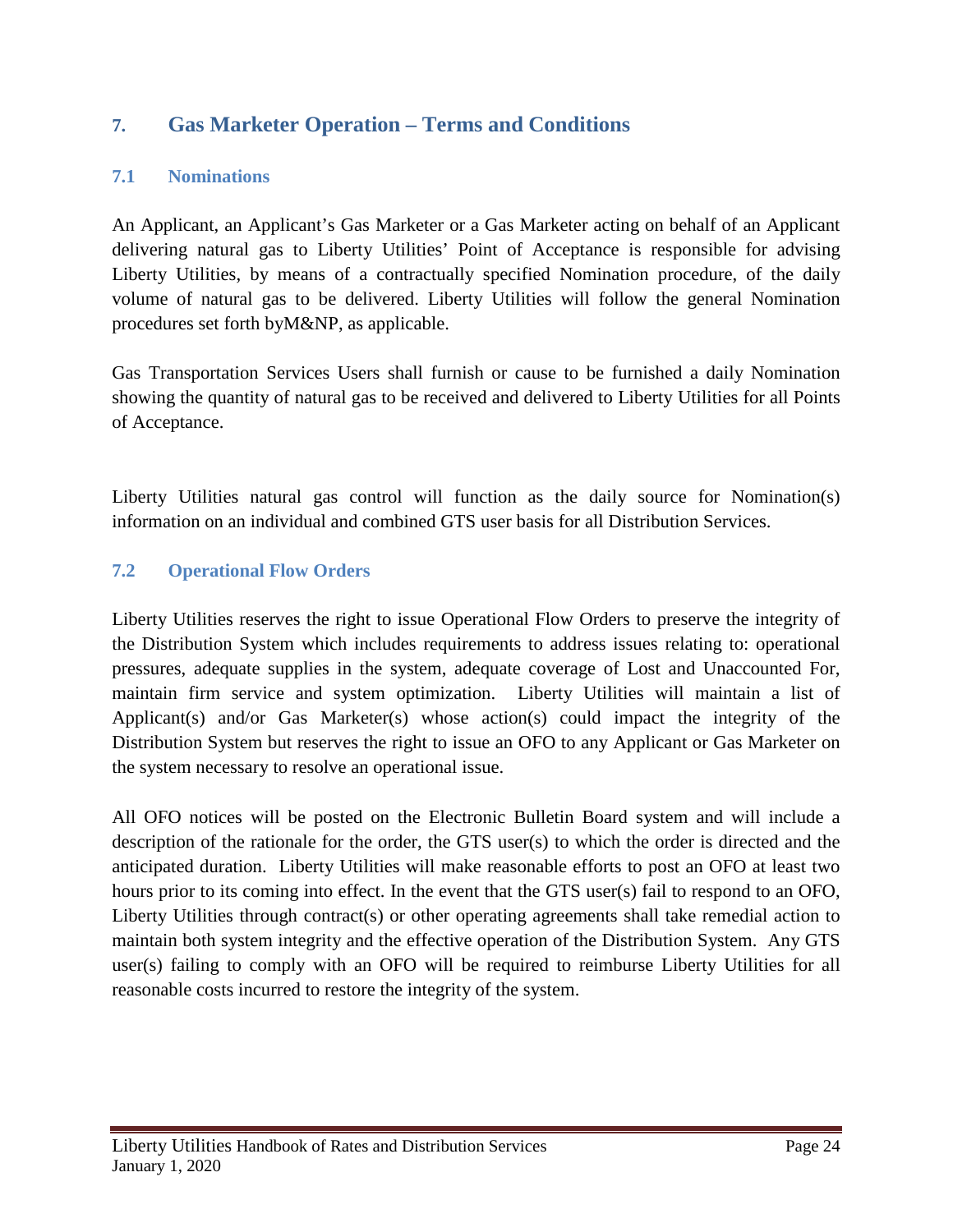# **7.3 Load Balancing and Imbalances**

Hourly, daily and seasonal load balancing shall be the sole responsibility of the GTS user(s). Liberty Utilities gas control will function as the daily source for load balancing information on an individual and combined GTS user basis for all Distribution Services.

Detailed conditions and obligations related to load balancing and imbalances are set forth in the M&NP general terms and conditions.

Liberty Utilities will act as a facilitator and data source (in addition to all GTS user(s) input) for imbalance reconciliation. Liberty Utilities gas control through the use of the daily algorithms and automatic meter reading information for specific Customers will calculate the daily imbalances for each GTS user. This data is intended to be provided on the second Gas Day following the Gas Day. An Applicant, an Applicant's Gas Marketer or a Gas Marketer acting on behalf of an Applicant shall develop methods and procedures to mitigate and resolve all imbalances.

Liberty Utilities will provide GTS users with a periodic imbalance statement. GTS users agree to accept the Liberty Utilities statement as controlling absent a factual showing of discrepancy using the same algorithms. An Applicant, an Applicant's Gas Marketer or a Marketer acting on behalf of an Applicant shall develop methods and procedures to mitigate and resolve all imbalances.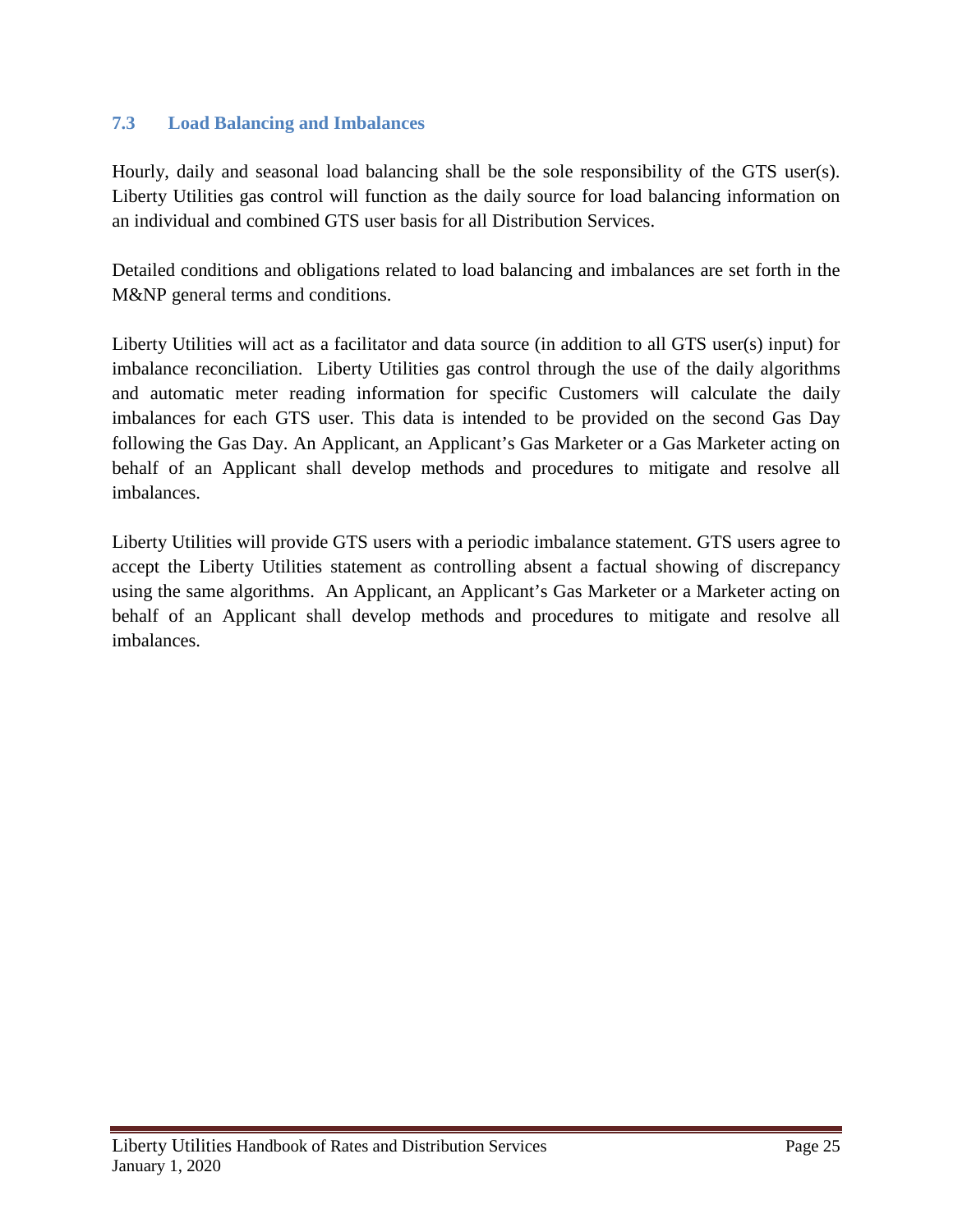# <span id="page-27-0"></span>**Appendix A - Rate Schedules**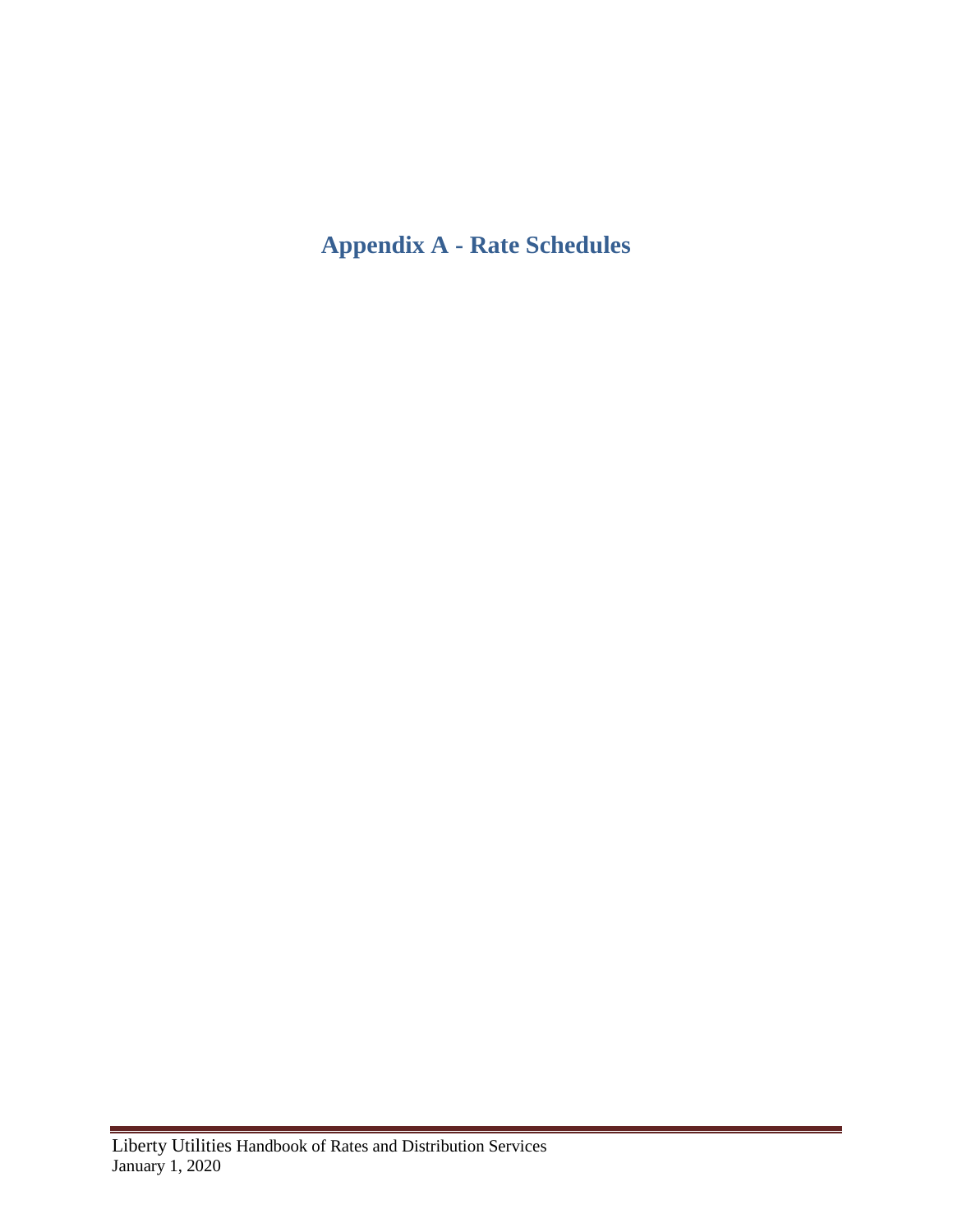#### **SGS SMALL GENERAL SERVICE**

#### **APPLICABILITY**

Small General Service (SGS) Rate is applied to any Applicant using Liberty Utilities' Distribution System to have a supply of natural gas delivered to a single Terminal Location served through one meter. Service under this Rate Schedule is limited to the following:

- Dwellings: a private suite of rooms used for living purposes in which the occupants have access to all rooms
- Dwelling out buildings
- Individually metered, self-contained dwelling units within an apartment building.

| <b>RATE</b>                                             |       |
|---------------------------------------------------------|-------|
|                                                         |       |
| <b>Monthly Distribution Customer Charge:</b>            |       |
| \$ per billing month                                    | 20.00 |
| <b>Monthly Distribution Delivery Charge:</b>            |       |
| For all volumes delivered per billing month (\$ per GJ) | 10.40 |

The rates quoted above shall be subject to adjustments that reflect all taxes including HST.

# **Minimum Monthly Charge:**

The minimum monthly charge shall be the Monthly Distribution Customer Charge.

# **Minimum Annual Charge:**

None.

# **Term of Service:**

One year with automatic annual renewal unless the Applicant notifies Liberty Utilities not less than 30 days prior to the annual roll over date and not more than 180 days prior to such date that service is to be discontinued.

# **Terms and Conditions of Service:**

The provisions of Liberty Utilities' Handbook of Rates and Distribution Services and the applicable Distribution Service Agreement apply to service under this Rate Schedule.

# **Effective Date:**

To apply to all bills rendered for natural gas delivered on and after January 1, 2020.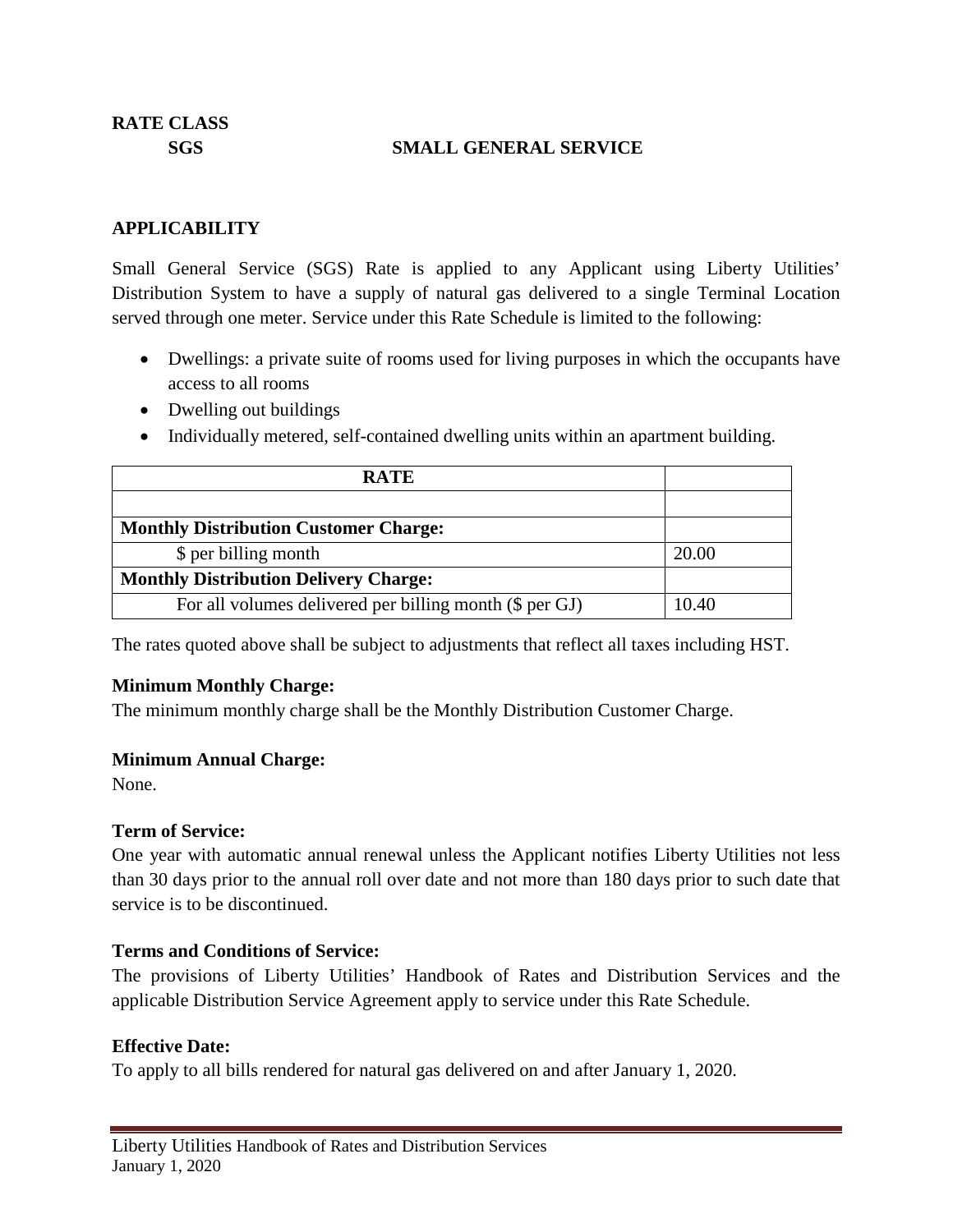**RATE CLASS**

#### **MGS MID-GENERAL SERVICE**

#### **APPLICABILITY**

Mid-General Service (MGS) Rate is applied to any Applicant using Liberty Utilities' Distribution System to have a supply of natural gas delivered to a single Terminal Location served through one meter. Service under this Rate Schedule is limited to non-SGS eligible Applicants with consumption less than 250 GJs per month.

| <b>RATE</b>                                                              |         |
|--------------------------------------------------------------------------|---------|
|                                                                          |         |
| <b>Monthly Distribution Customer Charge:</b>                             |         |
| For Customers with maximum consumption up to 60 GJs per month $(\$$      | 20.00   |
| per month)                                                               |         |
| For Customers with maximum consumption greater than 60 GJs per           | 50.00   |
| month $(\$$ per month)                                                   |         |
| <b>Monthly Distribution Delivery Charge:</b>                             |         |
| For the first 100 GJs delivered per billing month (\$ per GJ)            | 11.3235 |
| For volumes delivered in excess of 100 GJs per billing month (\$ per GJ) | 7.8815  |

The rates quoted above shall be subject to adjustments that reflect all taxes including HST.

#### **Minimum Monthly Charge:**

The minimum monthly charge shall be the Monthly Distribution Customer Charge.

#### **Minimum Annual Charge:**

None.

#### **Term of Service:**

One year with automatic annual renewal unless the Applicant notifies Liberty Utilities not less than 30 days prior to the annual roll over date and not more than 180 days prior to such date that service is to be discontinued.

#### **Terms and Conditions of Service:**

The provisions of Liberty Utilities' Handbook of Rates and Distribution Services and the applicable Distribution Service Agreement apply to service under this Rate Schedule.

#### **Effective Date:**

To apply to all bills rendered for natural gas delivered on and after January 1, 2020.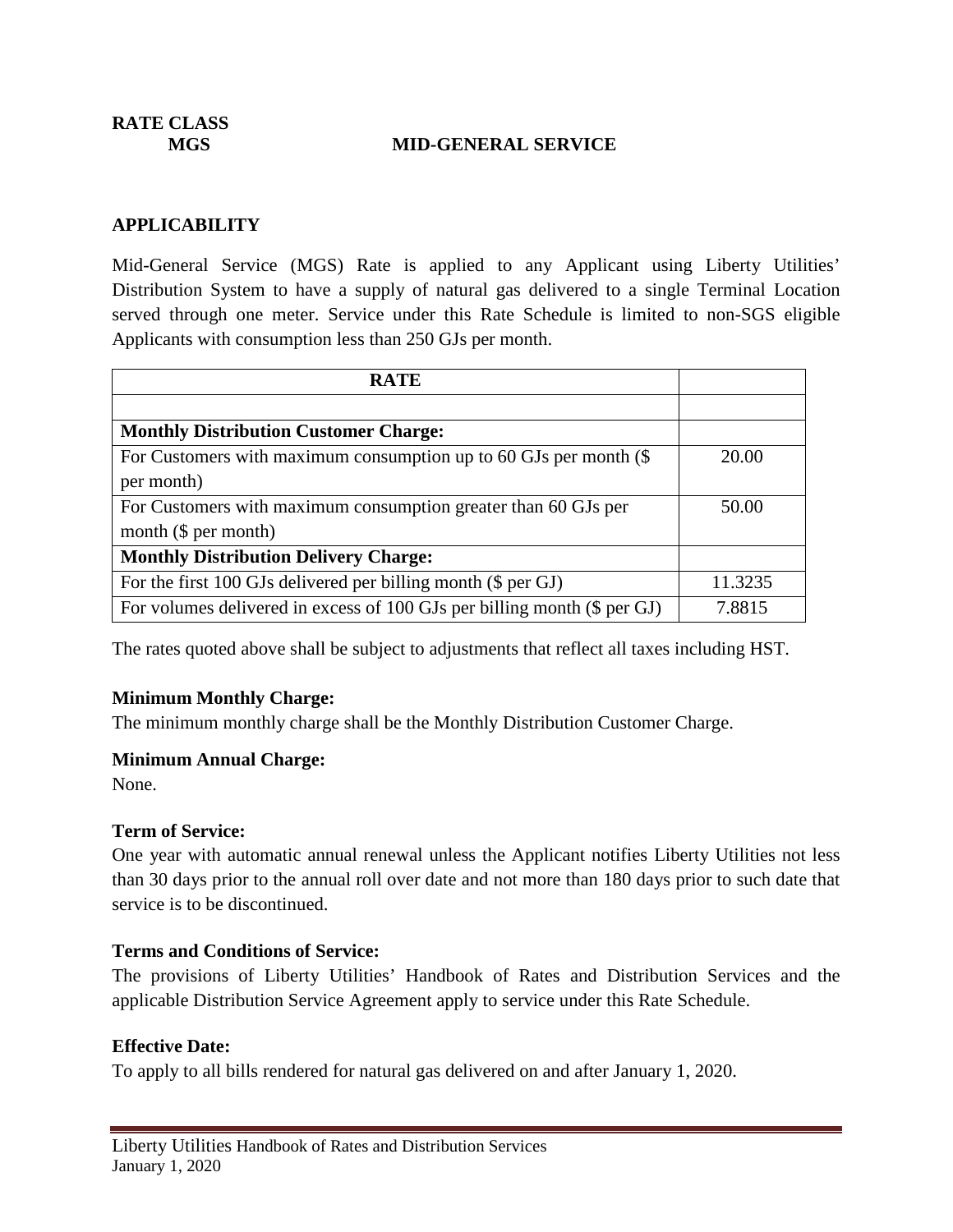**RATE CLASS**

# **LGS LARGE GENERAL SERVICE**

#### **APPLICABILITY**

Large General Service Rate is applied to any Applicant using Liberty Utilities' Distribution System to have a supply of natural gas delivered to a single Terminal Location served through one meter. Service under this Rate Schedule is limited to Applicants with a maximum consumption of at least 250 GJs per billing month.

| <b>RATE</b>                                                              |        |  |
|--------------------------------------------------------------------------|--------|--|
|                                                                          |        |  |
| <b>Monthly Distribution Customer Charge:</b>                             |        |  |
| For Customers with maximum consumption up to 650 GJs per month (\$ per   | 275.00 |  |
| month)                                                                   |        |  |
| For Customers with maximum consumption greater than 650 GJs per month    | 375.00 |  |
| \$per month)                                                             |        |  |
| <b>Monthly Distribution Delivery Charge:</b>                             |        |  |
| For the first 250 GJs delivered per billing month (\$ per GJ)            | 8.5005 |  |
| For volumes delivered in excess of 250 GJs per billing month (\$ per GJ) |        |  |
| - between September 1 and April 30                                       | 6.5165 |  |
| - between May 1 and August 31                                            | 2.5037 |  |

The rates quoted above shall be subject to adjustments that reflect all taxes including HST.

#### **Minimum Monthly Charge:**

The minimum monthly charge shall be the Monthly Distribution Customer Charge.

# **Minimum Annual Charge:**

The minimum annual charge will be imposed in the event the Applicant does not consume the qualifying maximum monthly consumption specified in the applicability criteria for the Large General Service class. The Customer will be charged the difference between the actual annual distribution charges (customer or demand and delivery) billed and the amount that would have been billed under the Mid-General Service class, plus 5%.

#### **Term of Service:**

One year with automatic annual renewal unless the Applicant notifies Liberty Utilities not less than 30 days prior to the annual roll over date and not more than 180 days prior to such date that service is to be discontinued.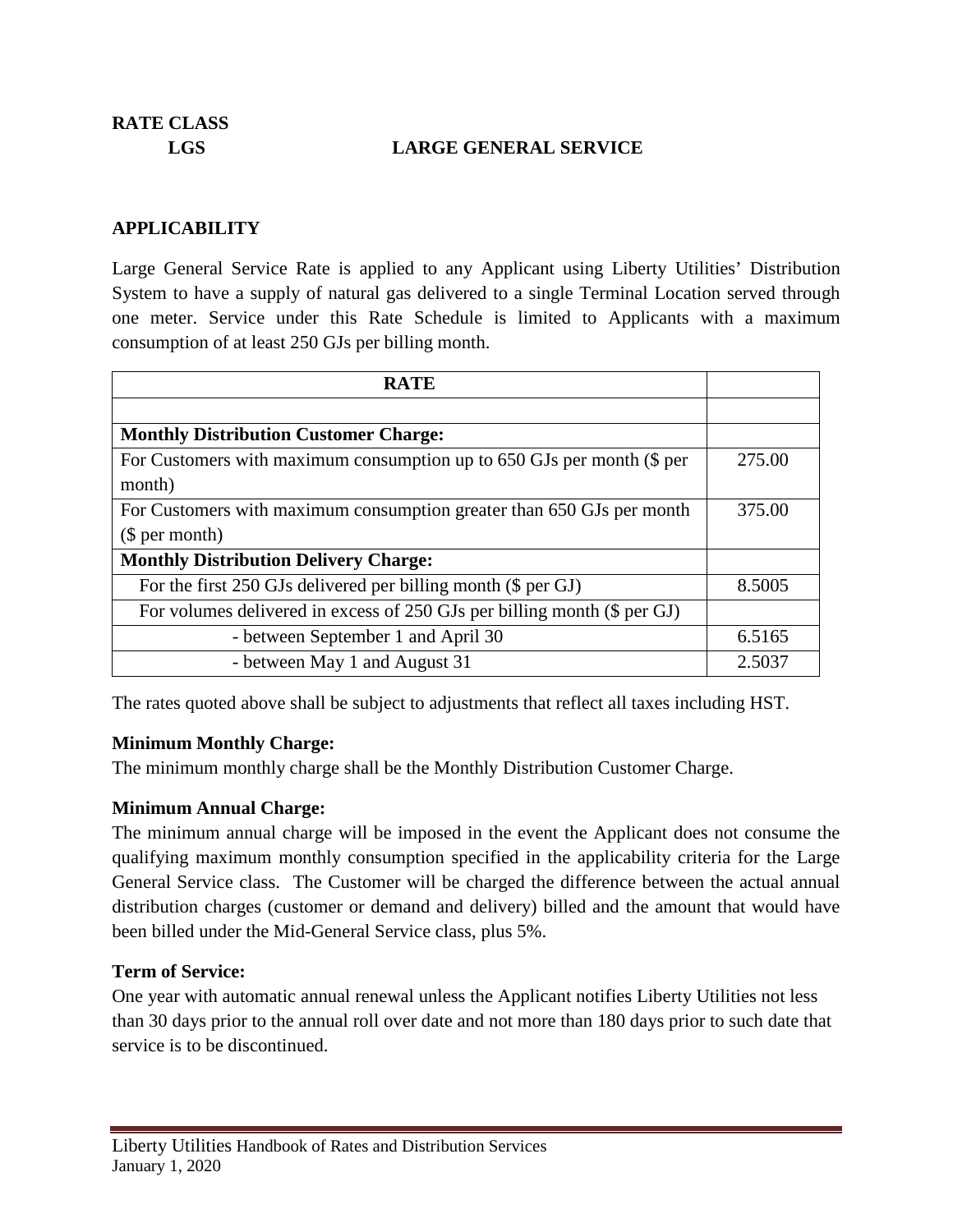# **Terms and Conditions of Service:**

The provisions of Liberty Utilities' Handbook of Rates and Distribution Services and the applicable Distribution Service Agreement apply to service under this Rate Schedule.

# **Effective Date:**

To apply to all bills rendered for natural gas delivered on and after January 1, 2020.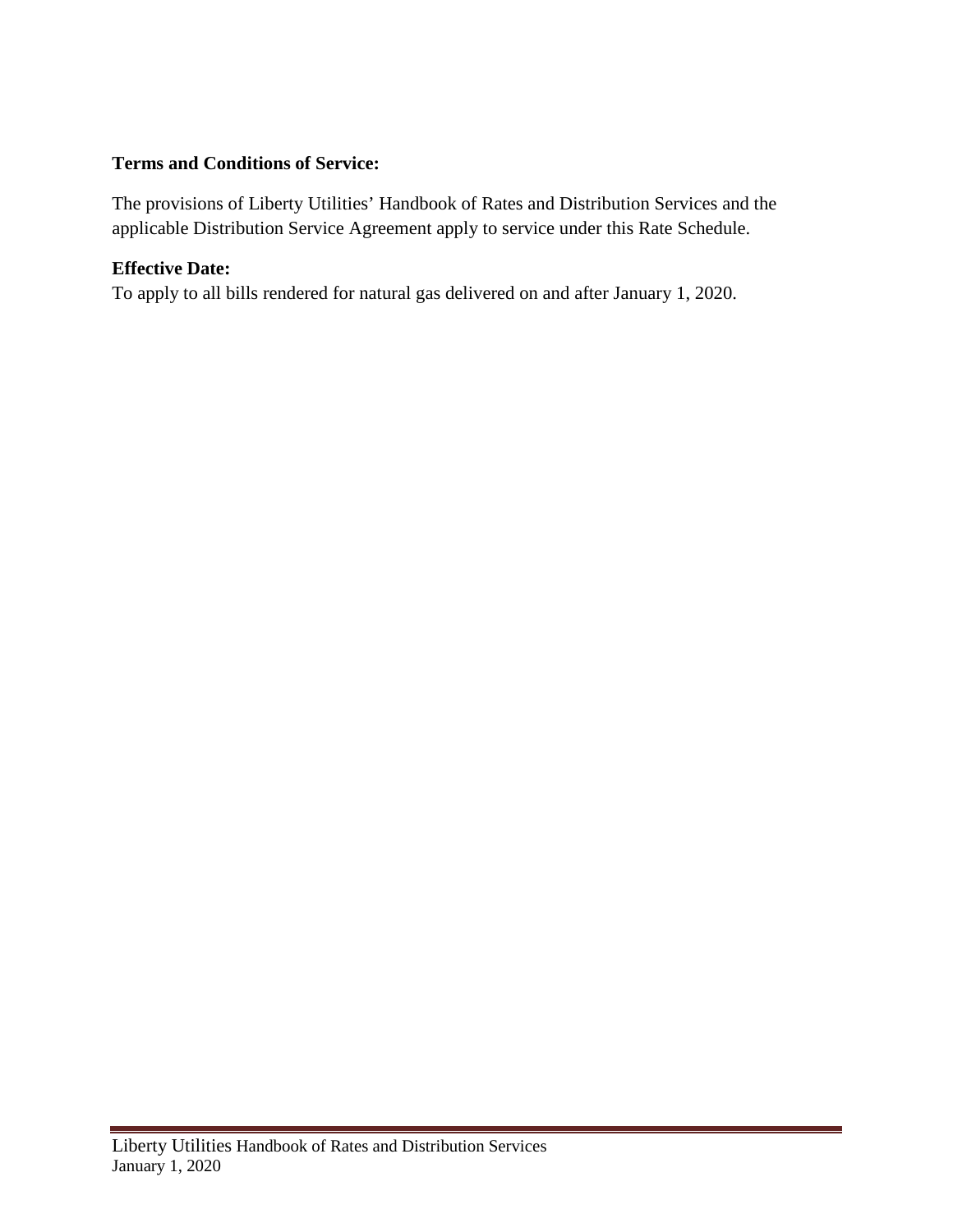# **CGS CONTRACT GENERAL SERVICE**

# **APPLICABILITY**

Contract General Service (CGS) Rate is applied to any Applicant using Liberty Utilities' Distribution System to have a supply of natural gas delivered to a single Terminal Location served through one meter. Service under this Rate Schedule is limited to Applicants with a maximum consumption of at least 1,000 GJs per billing month and less than 10,000 GJs per billing month who enter into a Distribution Service Agreement with Liberty Utilities for a Contract Demand of not less than 36 GJs per day.

| <b>RATE</b>                                                  |        |
|--------------------------------------------------------------|--------|
|                                                              |        |
| <b>Monthly Distribution Delivery Charge:</b>                 |        |
| Contract Demand Charge per GJ of Contract Demand (\$ per GJ) | 19.00  |
| For volumes delivered (\$ per GJ)                            |        |
| - between September 1 and April 30                           | 5.8830 |
| - between May 1 and August 31                                | 1 9066 |

The rates quoted above shall be subject to adjustments that reflect all taxes including HST.

# **Billing Demand:**

The Billing Demand shall be the Contract Demand. However, in the event that any Applicant exceeds such Contract Demand during any contract year, Applicant's actual maximum daily demand shall be the Billing Demand for the entire applicable contract year. The Applicant will be charged, and shall pay, accordingly for both prospective use and for use since the beginning of the then current contract term. Authorized Overrun will not institute application of this ratchet provision.

#### **Minimum Monthly Charge:**

The minimum monthly charge shall be the Monthly Distribution Delivery Demand Charge.

# **Minimum Annual Charge:**

None.

# **Term of Service:**

One year with automatic annual renewal unless the Applicant notifies Liberty Utilities not less than 30 days prior to the annual roll over date and not more than 180 days prior to such date that service is to be discontinued.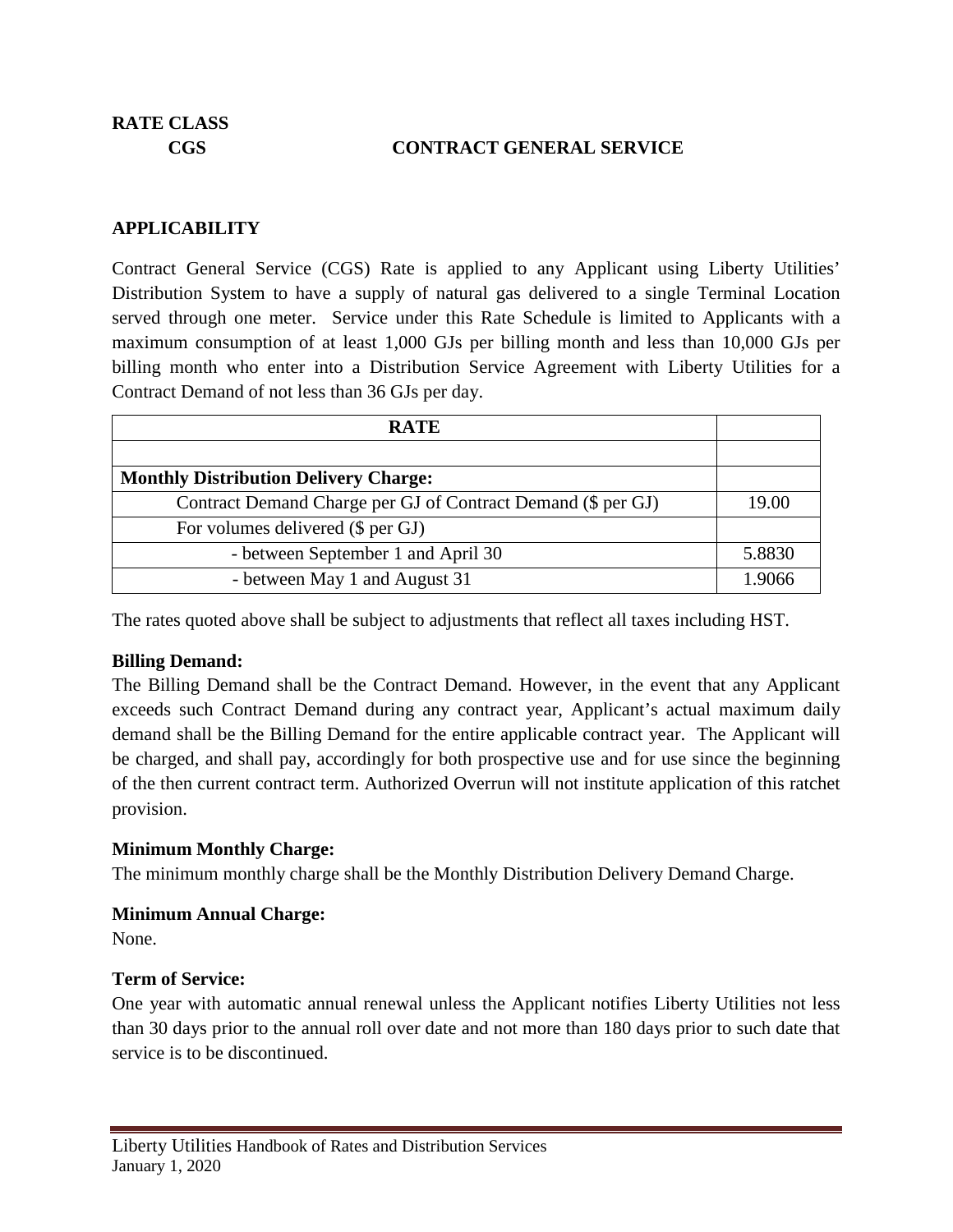# **Terms and Conditions of Service:**

The provisions of Liberty Utilities' Handbook of Rates and Distribution Services and the applicable Distribution Service Agreement apply to service under this Rate Schedule.

# **Effective Date:**

To apply to all bills rendered for natural gas delivered on and after January 1, 2020.

# **Special Metering Provision:**

For Applicants taking service under this Rate Schedule, Liberty Utilities shall install metering and communication devices, which will provide Liberty Utilities with hourly and daily consumption data.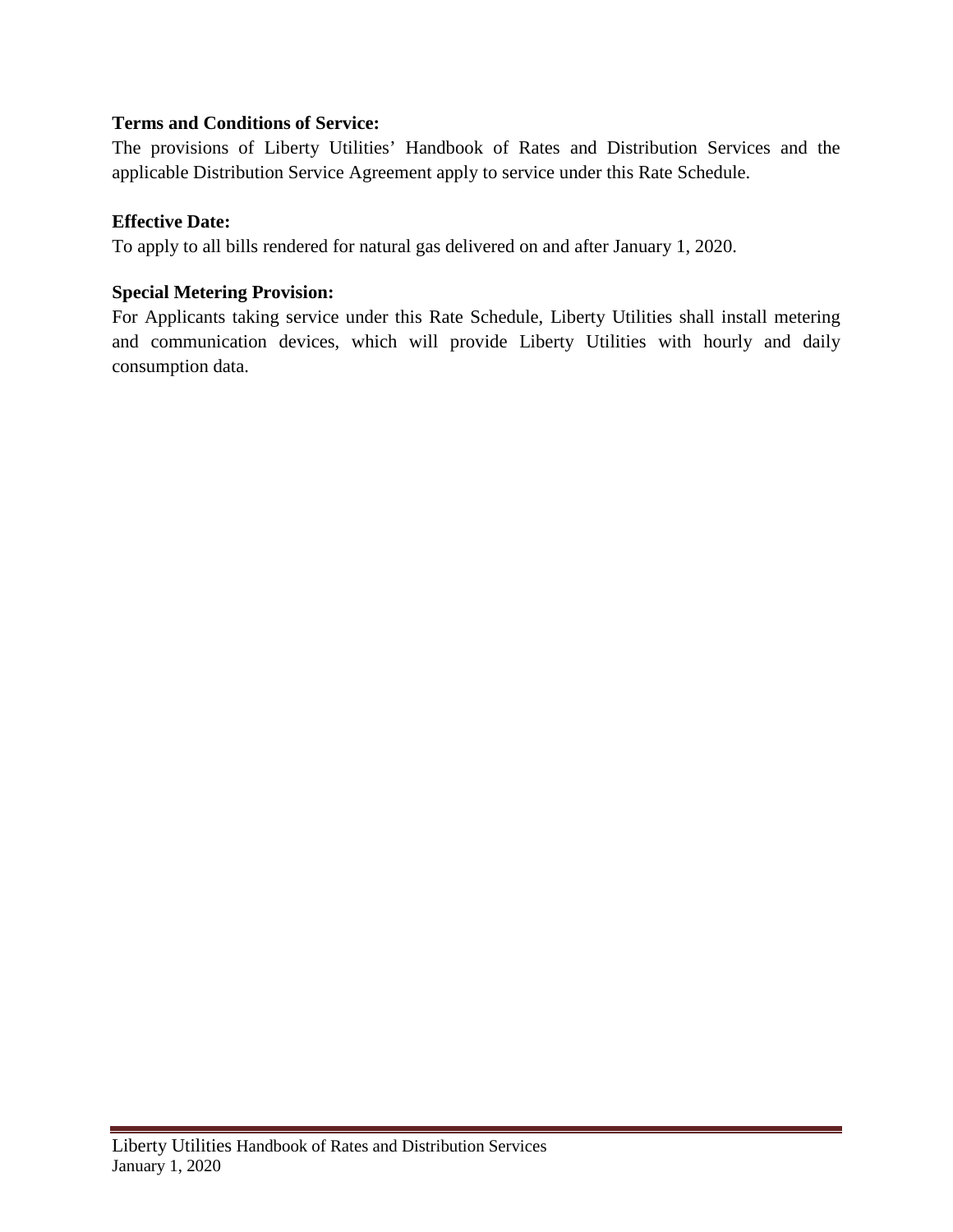# **ICGS INDUSTRIAL CONTRACT GENERAL SERVICE**

# **APPLICABILITY**

Industrial Contract General Service (ICGS) Rate is applied to any Applicant using Liberty Utilities' Distribution System to have a supply of natural gas delivered to a single Terminal Location served through one meter. Service under this Rate Schedule is limited to Applicants with a maximum consumption of at least 10,000 GJs per billing month who enter into a Distribution Service Agreement with Liberty Utilities for a Contract Demand of not less than 360 GJs per day.

| <b>RATE</b>                                                  |          |
|--------------------------------------------------------------|----------|
|                                                              |          |
| <b>Monthly Distribution Customer Charge:</b>                 |          |
| \$ per billing month                                         | 3,300.00 |
| <b>Monthly Distribution Delivery Charge:</b>                 |          |
| Contract Demand Charge per GJ of Contract Demand (\$ per GJ) |          |
| For volumes delivered (\$ per GJ)                            |          |
| - between September 1 and April 30                           | 1.6850   |
| - between May 1 and August 31                                | 0.9375   |

The rates quoted above shall be subject to adjustments that reflect all taxes including HST.

# **Billing Demand:**

The Billing Demand shall be the Contract Demand. However, in the event that any Applicant exceeds such Contract Demand during any contract year, Applicant's actual maximum daily demand shall be the Billing Demand for the entire applicable contract year. The Applicant will be charged, and shall pay, accordingly for both prospective use and for use since the beginning of the then current contract term. Authorized Overrun will not institute application of this ratchet provision.

# **Minimum Monthly Charge:**

The minimum monthly charge shall be the Monthly Distribution Delivery Demand Charge and Monthly Distribution Customer Charge.

# **Minimum Annual Charge:**

None.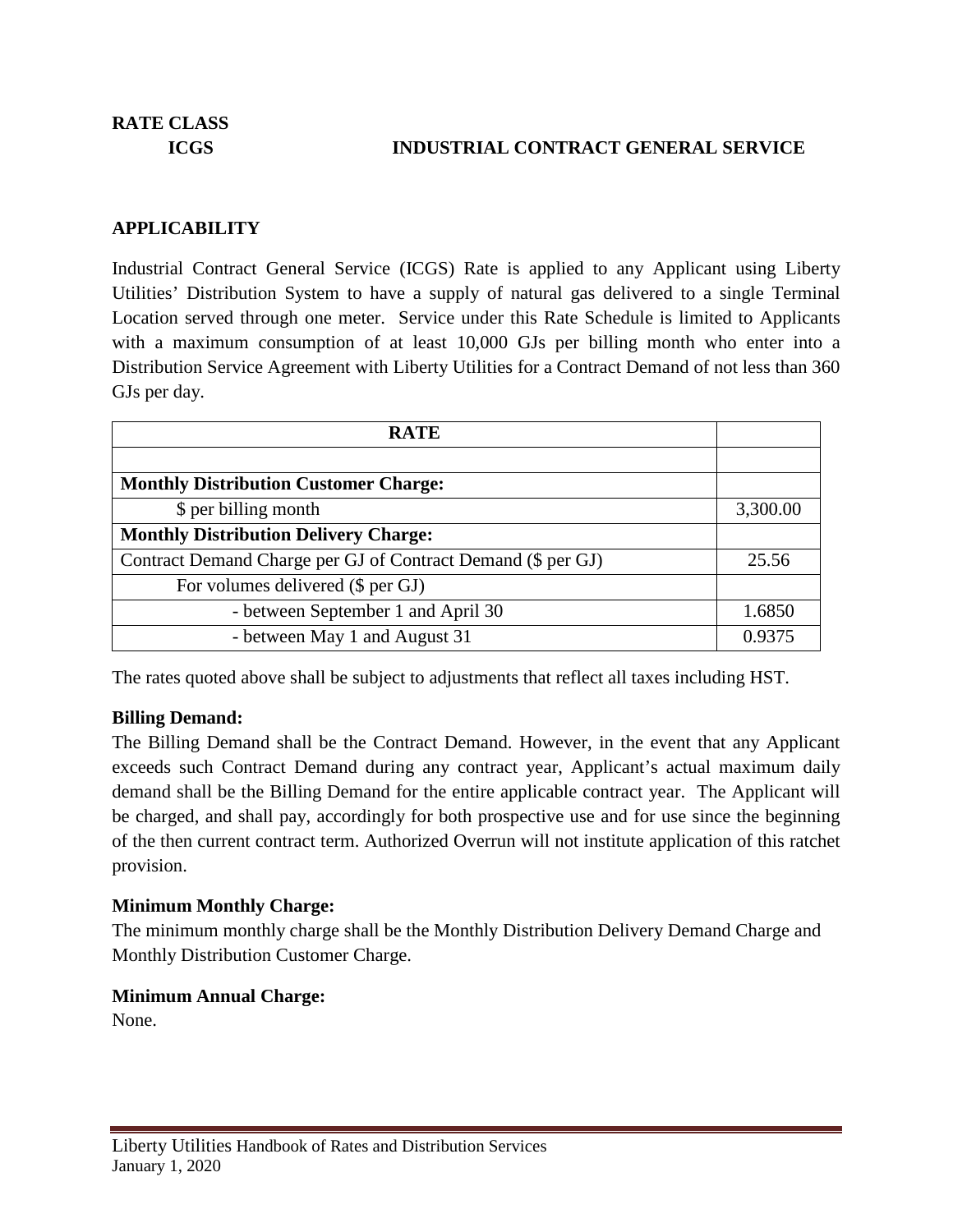# **Term of Service:**

One year with automatic annual renewal unless the Applicant notifies Liberty Utilities not less than 30 days prior to the annual roll over date and not more than 180 days prior to such date that service is to be discontinued.

# **Terms and Conditions of Service:**

The provisions of Liberty Utilities' Handbook of Rates and Distribution Services and the applicable Distribution Service Agreement apply to service under this Rate Schedule.

# **Effective Date:**

To apply to all bills rendered for natural gas delivered on and after January 1, 2020.

# **Special Metering Provision:**

For Applicants taking service under this Rate Schedule, Liberty Utilities shall install metering and communication devices, which will provide Liberty Utilities with hourly and daily consumption data.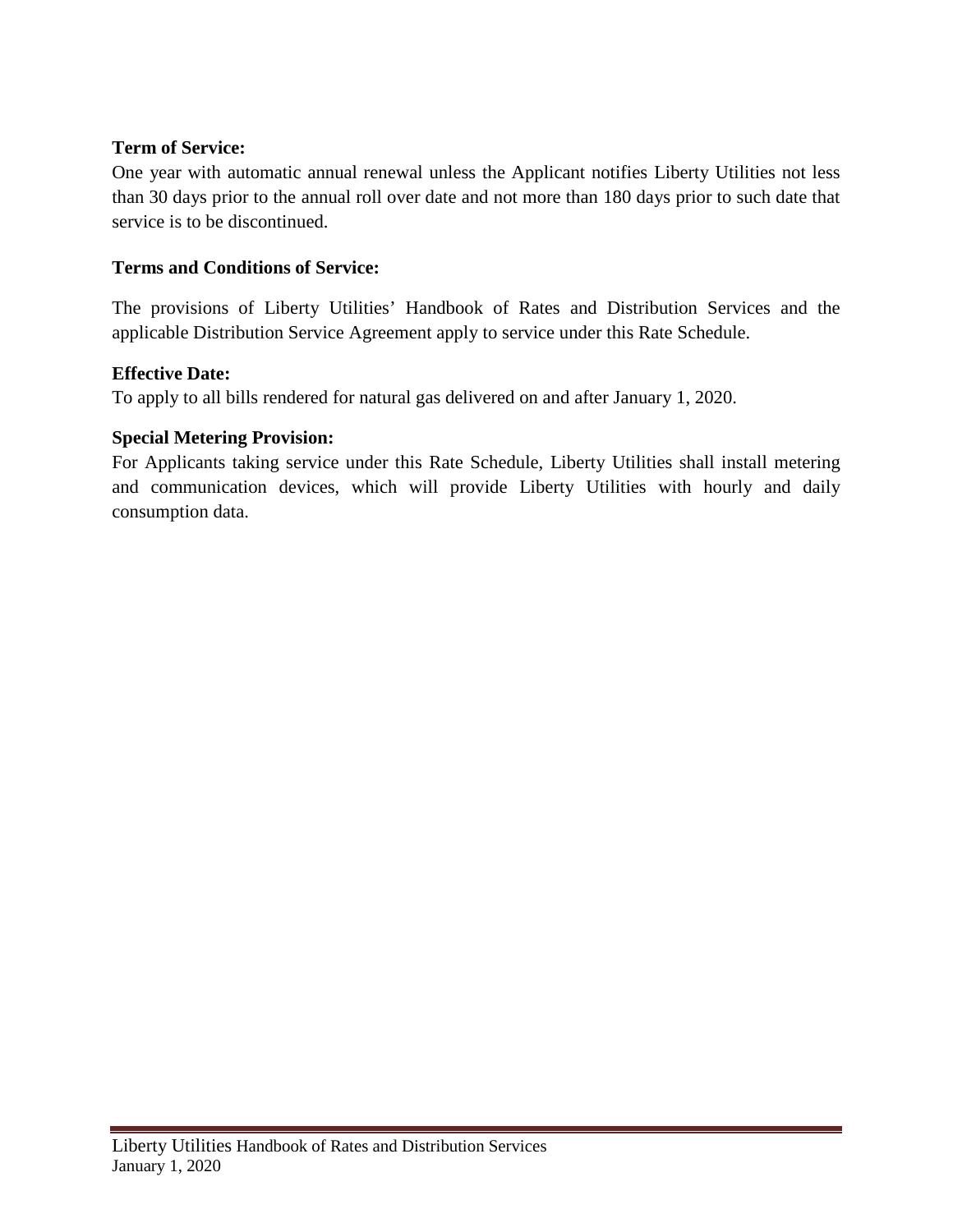**RATE CLASS**

#### **OPS OFF-PEAK SERVICE**

#### **APPLICABILITY**

Off-Peak Service (OPS) Rate is applied to any Applicant using Liberty Utilities' Distribution System to have a supply of natural gas delivered to a single Terminal Location served through one meter for the months of April through November.

| <b>RATE</b>                                     |        |
|-------------------------------------------------|--------|
|                                                 |        |
| <b>Monthly Distribution Customer Charge:</b>    |        |
| \$ per month                                    | 50.00  |
| <b>Monthly Distribution Delivery Charge:</b>    |        |
| For the volumes delivered per month (\$ per GJ) | 5.8905 |

The rates quoted above shall be subject to adjustments that reflect all taxes including HST.

#### **Minimum Monthly Charge:**

The minimum monthly charge shall be the Monthly Distribution Customer Charge.

#### **Minimum Annual Charge:**

None.

#### **Seasonal Overrun Charge:**

Any volume of natural gas consumed during the months of December through March inclusively will be subject to a Seasonal Overrun Charge of \$10 per GJ in addition to the rates applicable to this service.

#### **Term of Service:**

One year with automatic annual renewal unless the Applicant notifies Liberty Utilities not less than 30 days prior to the annual roll over date and not more than 180 days prior to such date that service is to be discontinued.

#### **Terms and Conditions of Service:**

The provisions of Liberty Utilities' Handbook of Rates and Distribution Services and the applicable Distribution Service Agreement apply to service under this Rate Schedule.

#### **Effective Date:**

To apply to all bills rendered for natural gas delivered on and after January 1, 2020.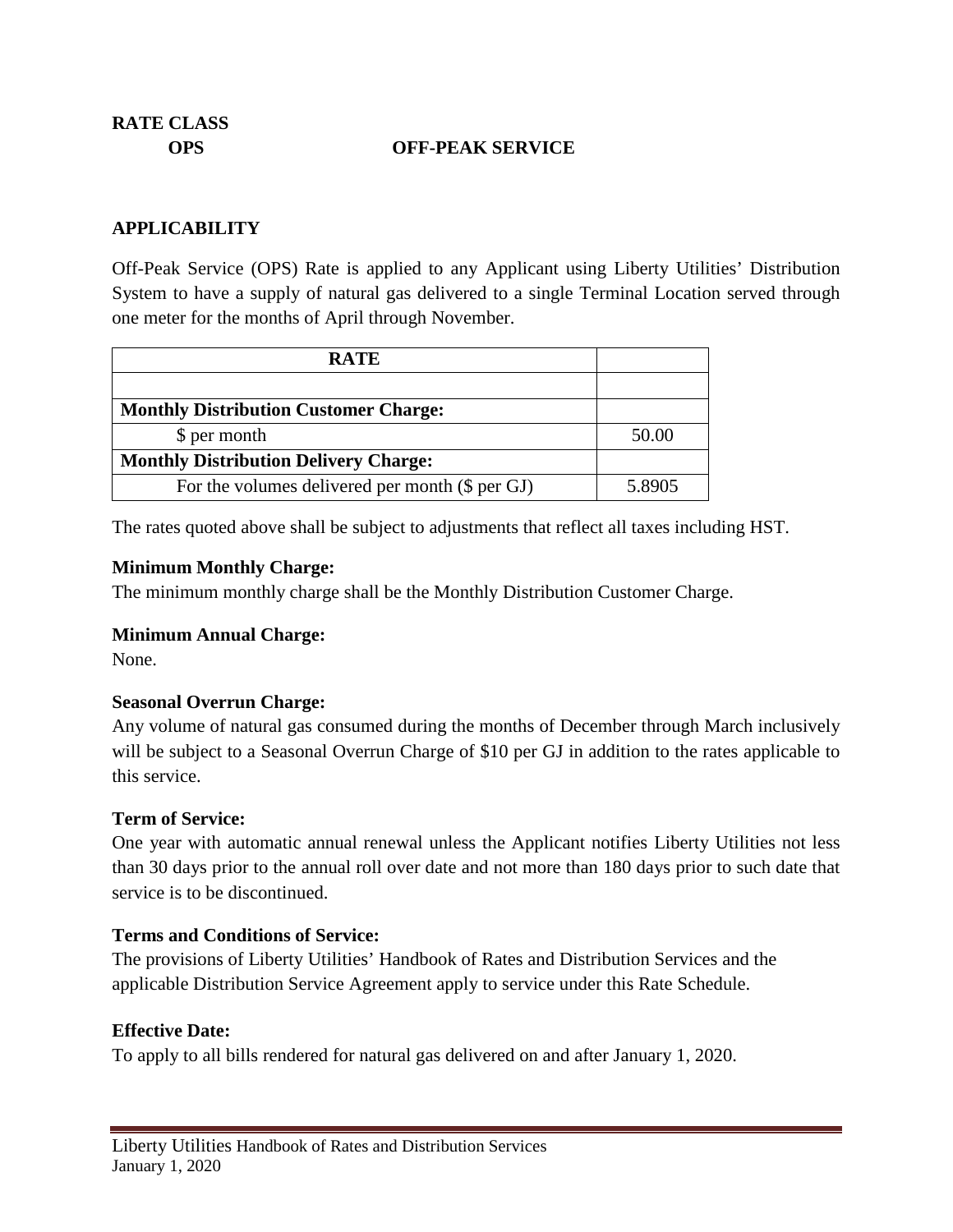# **RATE CLASS AGENT BILLING AND COLLECTION**

# **APPLICABILITY**

Agent Billing and Collection Rates are available to any Service Provider applying to use Liberty Utilities' billing and/or collection services.

| <b>RATE</b>                                                      |      |
|------------------------------------------------------------------|------|
|                                                                  |      |
| <b>Monthly Agent Billing and Collection Charge:</b>              |      |
| Payable by Service Provider for each SGS Customer (\$ per bill)  | 1.47 |
| Payable by Service Provider for each MGS Customer (\$ per bill)  | 2.54 |
| Payable by Service Provider for each LGS Customer (\$ per bill)  | 5.92 |
|                                                                  |      |
| <b>Monthly Agent Billing Charge:</b>                             |      |
| Payable by Service Provider for each CGS Customer (\$ per bill)  | 4.85 |
| Payable by Service Provider for each ICGS Customer (\$ per bill) | 4.85 |
| Payable by Service Provider for each OPS Customer (\$ per bill)  | 4.85 |
|                                                                  |      |
| <b>Monthly Line Item Billing Charge:</b>                         |      |
| Any Additional Line Item Charge (\$ per line per bill)           | 0.86 |

The rates quoted above shall be subject to adjustments that reflect all taxes including HST.

# **Terms and Conditions of Service:**

Each Service Provider served under this Rate Schedule shall enter into a Collection Service Agreement with Liberty Utilities. The provisions of the Collection Service Agreement apply to service under this Rate Schedule.

The Agent Billing and Collection Service includes collection risk, set-up and maintenance functions required to perform billing and collection of the Service Provider's Recurring Charges on Liberty Utilities' monthly invoice for Distribution Services.

The Agent Billing Service includes set-up and maintenance functions required to perform billing of the Service Provider's Recurring Charges on Liberty Utilities' monthly invoice for Distribution Services. While Liberty Utilities will perform some collection functions, Liberty Utilities does not take on the Service Provider's collection risk with this service.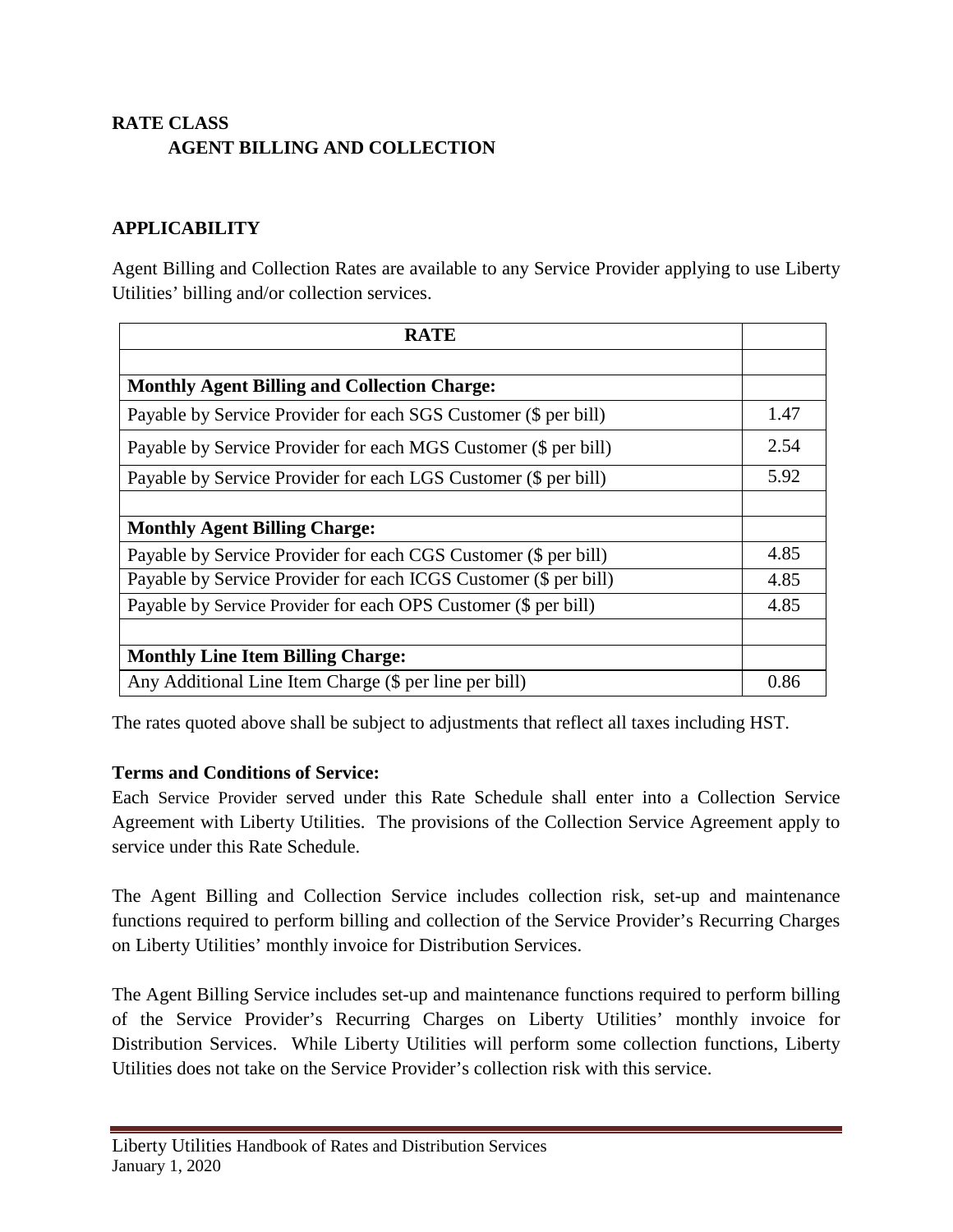The Line Item Billing Service includes set-up and maintenance functions required to perform billing of the Service Provider's Recurring Charge(s) on Liberty Utilities' monthly invoice for Distribution Services. While Liberty Utilities will perform some collection functions, Liberty Utilities does not take on the Service Provider's collection risk with this service.

# **Effective Date:**

To apply to Billing and Collection Services rendered on and after January 1, 2020.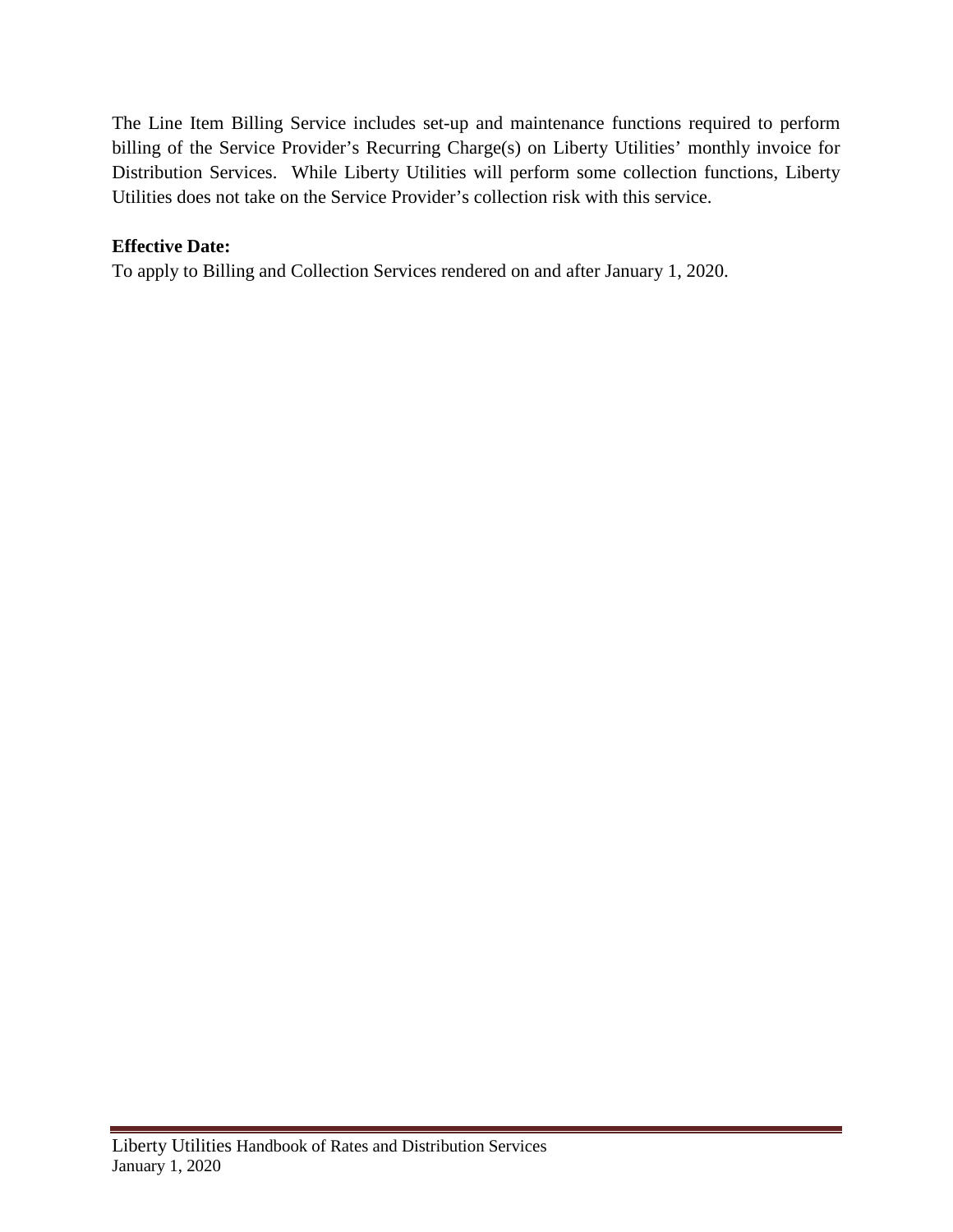# <span id="page-39-0"></span>**Appendix B - Fees and Charges**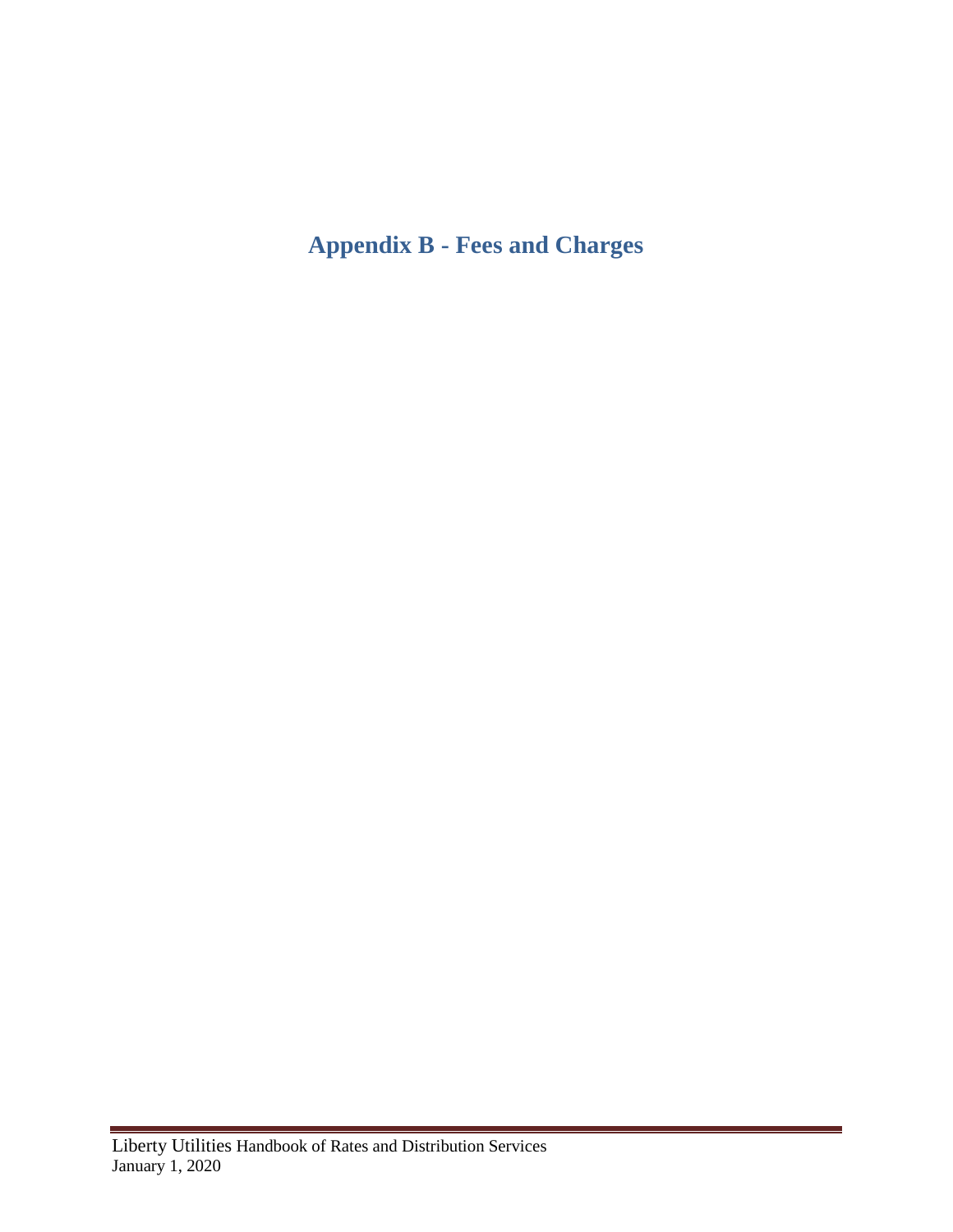# Fees and Charges

The following fees and charges are payable by the Customer (unless otherwise indicated):

| Description                                          | Applicability                                                                                                                                                                                                                                                                                                                                                                                                                                       | Fee/Charge                                    |
|------------------------------------------------------|-----------------------------------------------------------------------------------------------------------------------------------------------------------------------------------------------------------------------------------------------------------------------------------------------------------------------------------------------------------------------------------------------------------------------------------------------------|-----------------------------------------------|
| Reconnect                                            | Restoring distribution services<br>and/or delivery after Red-<br>Lock in accordance<br>with<br>Liberty Utilities' Policy on<br>Non-Voluntary<br>Discontinuance<br>Service<br>of<br>(Red-Lock Policy) For SGS<br>customers, this includes the<br>first hour of relighting of<br>appliances at no extra charge.<br>For all other customers, a<br>certified gas contractor must<br>be on site for all relighting of<br>appliances, charges applicable. | \$150 plus labour, material and<br>overhead   |
|                                                      | A security deposit may be<br>required in addition to any<br>security deposit currently held<br>by Liberty Utilities.                                                                                                                                                                                                                                                                                                                                | \$100                                         |
| <b>Meter Removal</b>                                 | Removal of a meter requested<br>by Customer, due to service<br>disconnection or required due<br>to theft of natural gas.                                                                                                                                                                                                                                                                                                                            | \$188                                         |
| Service Line Removal                                 | Removal of a service line as a<br>result of discontinuation of<br>natural gas service.                                                                                                                                                                                                                                                                                                                                                              | Recovery of labour, materials<br>and overhead |
| <b>Meter Test</b>                                    | Testing of a meter requested<br>by Customer and the meter is<br>found to be operating at less<br>than a 3% error rate.                                                                                                                                                                                                                                                                                                                              | Recovery of labour, materials<br>and overhead |
| <b>Service Calls</b><br>(Unsuccessful meter turn on) | Payable by Customer's natural<br>appliance/equipment<br>gas<br>installer<br>in the event that<br>Utilities<br>Liberty<br>makes<br>a                                                                                                                                                                                                                                                                                                                 | \$75                                          |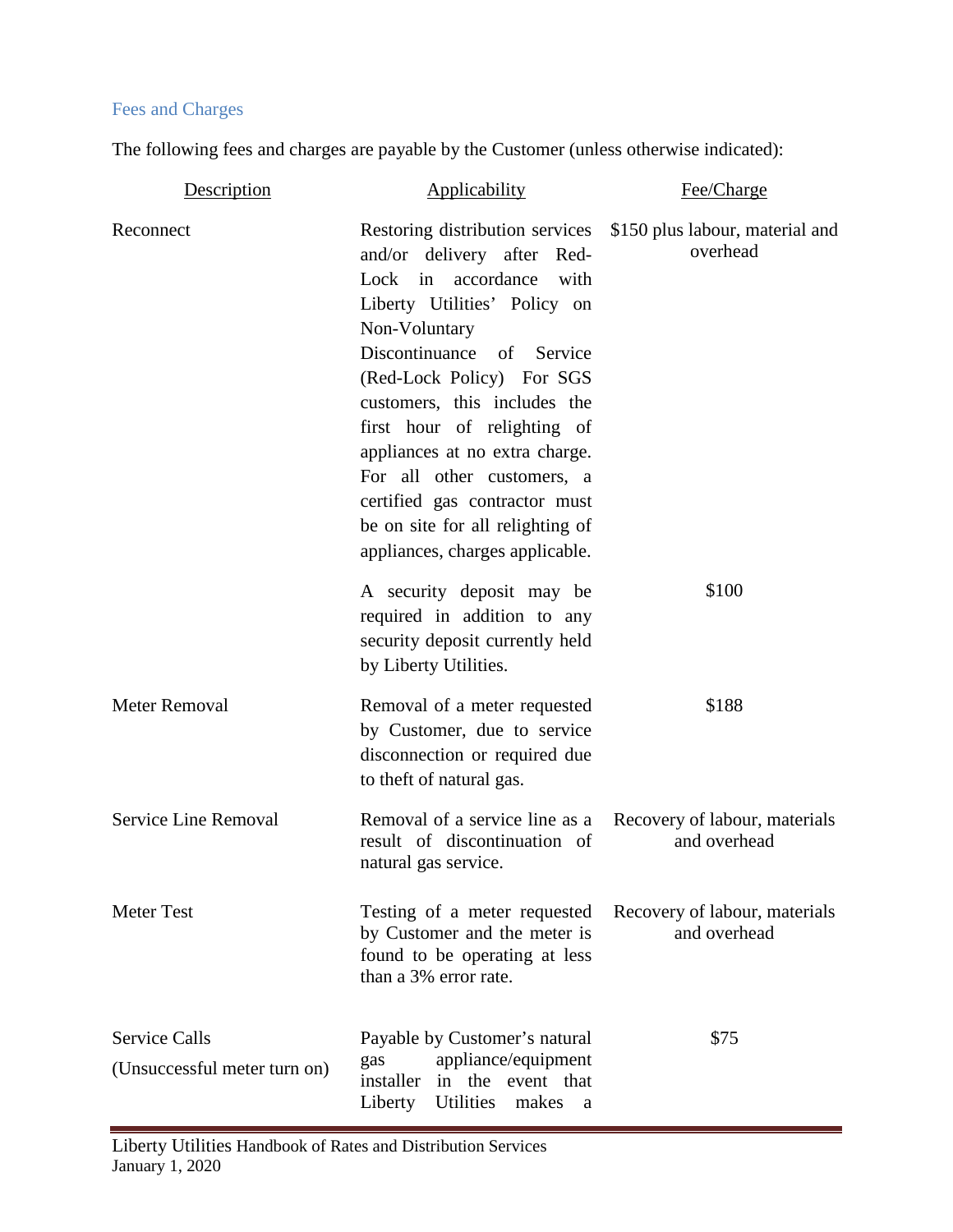| Description                                             | Applicability                                                                                                                                                                                                                                                                                                                            | Fee/Charge                                    |
|---------------------------------------------------------|------------------------------------------------------------------------------------------------------------------------------------------------------------------------------------------------------------------------------------------------------------------------------------------------------------------------------------------|-----------------------------------------------|
|                                                         | service call to perform a meter<br>but is<br>unable<br>turn-on<br>to<br>approve or authorize the safe<br>introduction of natural gas to<br>Customer's equipment.                                                                                                                                                                         |                                               |
| Cut-off at Main                                         |                                                                                                                                                                                                                                                                                                                                          |                                               |
| Non-residential                                         | Red-Lock is required on a<br>non-residential<br>account<br>in<br>with<br>Liberty<br>accordance<br>Utilities' Red-Lock Policy and<br>Customer denies or prevents<br>access to the meter.                                                                                                                                                  | Recovery of labour, materials<br>and overhead |
| Residential<br>$\bullet$                                | Red-Lock is required on a<br>residential<br>in<br>account<br>accordance<br>with<br>Liberty<br>Utilities' Red-Lock Policy and<br>Customer denies or prevents<br>access to the meter.                                                                                                                                                      | Recovery of labour, materials<br>and overhead |
| <b>Service Alteration</b>                               | Customer requests alteration<br>of the location of the meter or<br>service line.                                                                                                                                                                                                                                                         | Recovery of labour, materials<br>and overhead |
| <b>Service Line Connection</b>                          | Customer requires service line<br>beyond 30 metres in length.                                                                                                                                                                                                                                                                            | Recovery of labour, materials<br>and overhead |
| Damage to Liberty Utilities<br>Plant                    | Responsible party to pay<br>amount necessary to bring<br>plant back to original state in<br>the event that damage to<br>Liberty Utilities plant, other<br>than normal wear and tear, is<br>caused by the actions<br>of<br>Customer or third party.                                                                                       | Recovery of labour, materials<br>and overhead |
| Unauthorized Activation of a<br><b>Red-Locked Meter</b> | In the event that a Red-Locked<br>meter has<br>been activated<br>authorization<br>without<br>and<br>Liberty Utilities can establish<br>that Customer is responsible<br>for the activation of the meter<br>and continues to occupy the<br>premises<br>in<br>question<br>in<br>accordance<br>with<br>Liberty<br>Utilities' Red-Lock Policy | \$300                                         |
| New Account Charge                                      | On application for a new<br>account with Liberty Utilities.                                                                                                                                                                                                                                                                              | \$25                                          |